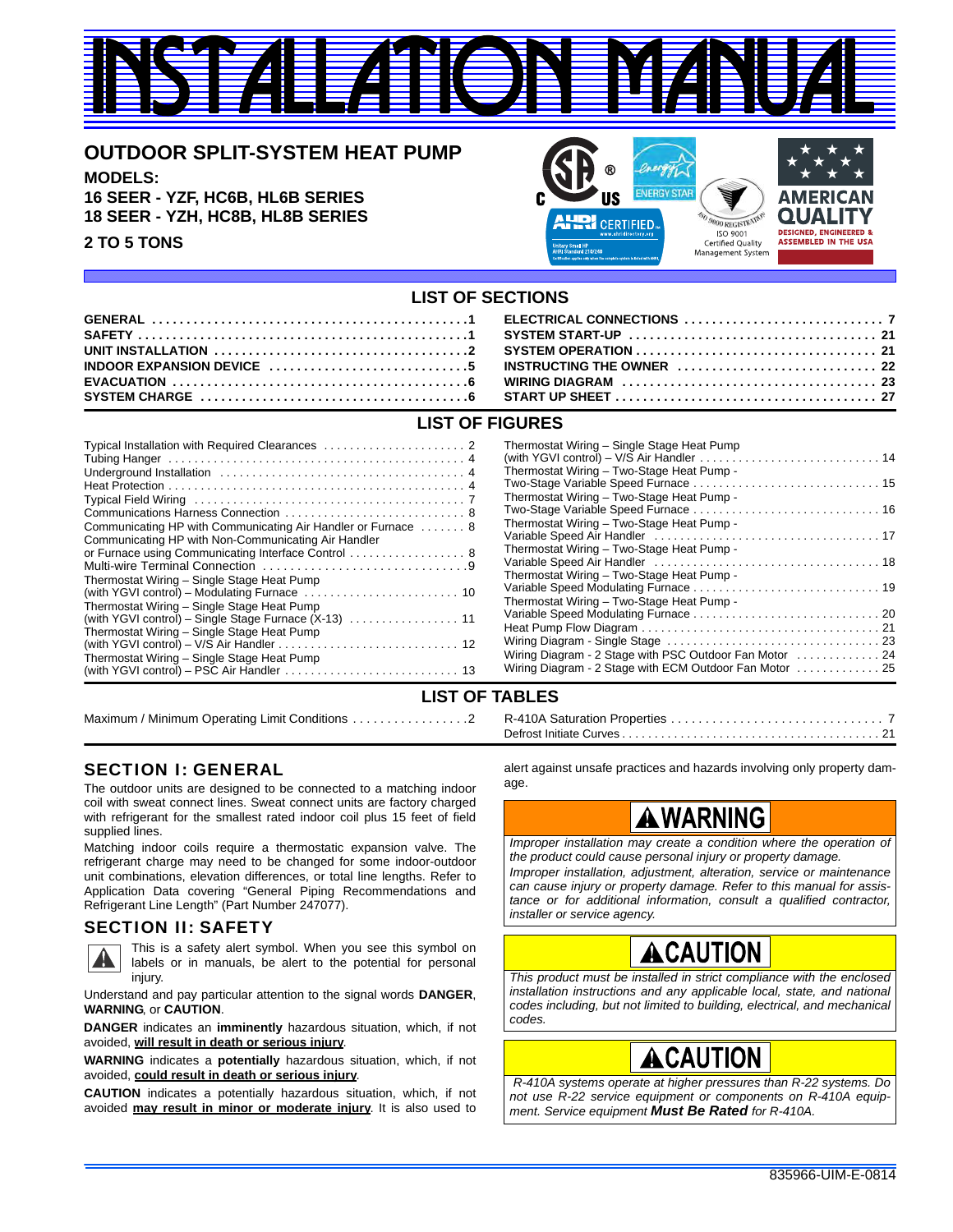#### **INSPECTION**

As soon as a unit is received, it should be inspected for possible damage during transit. If damage is evident, the extent of the damage should be noted on the carrier's delivery receipt. A separate request for inspection by the carrier's agent should be made in writing. See Local Distributor for more information.

#### **Requirements For Installing/Servicing R-410A Equipment**

- Gauge sets, hoses, refrigerant containers, and recovery system must be designed to handle POE oils, and the higher pressures of R-410A.
- Manifold sets should be 800 PSIG high side and 250 PSIG low side with 550 PSIG low side restart.
- All hoses must have a 700 PSIG service pressure rating.
- Leak detectors should be designed to detect HFC refrigerant.
- Recovery equipment (including refrigerant recovery containers) must be specifically designed to handle R-410A.
- An R-22 TXV (thermostatic expansion valve) must not be used.
- A liquid-line filter drier is required on every unit.

#### LIMITATIONS

The unit should be installed in accordance with all National, State and Local Safety Codes and the limitations listed below:

- 1. Limitations for the indoor unit, coil and appropriate accessories must also be observed.
- 2. The outdoor unit must not be installed with any duct work in the air stream. The outdoor fan is the propeller type and is not designed to operate against any additional external static pressure.
- 3. The maximum and minimum conditions for operation must be observed to assure a system that will give maximum performance with minimum service. Refer to the dry bulb (DB) and wet bulb (WB) temperature limitations in Table 1.

|  |  |  |  |  | <b>TABLE 1: Maximum / Minimum Operating Limit Conditions</b> |
|--|--|--|--|--|--------------------------------------------------------------|
|--|--|--|--|--|--------------------------------------------------------------|

|      |       | AIR TEMPERATURE AT<br>OUTDOOR COIL. °F |           | AIR TEMPERATURE AT<br><b>INDOOR COIL. °F</b> |          |           |           |
|------|-------|----------------------------------------|-----------|----------------------------------------------|----------|-----------|-----------|
| Min. |       | Max.                                   |           | Min.                                         |          | Max.      |           |
| DB   | DB    | DB                                     | <b>DB</b> | <b>WB</b><br>DB                              |          | <b>WB</b> | <b>DB</b> |
| Cool | Heat  | Cool                                   | Heat      | Cool                                         | Heat     | Cool      | Heat      |
| 50   | $-10$ | 115                                    | 75        | 57                                           | $50^{1}$ | 72        | 80        |

1. Operation below this temperature is permissible for a short period of time, during morning warm-up.

- 4. The 2 stage units are not designed to operate with a low ambient kit. The 2 stage models which can not operate with a low ambient kit include YZF060, HC6B060, HL6B060, all YZH, all HC8B, and all HL8B. Do not modify the control system of these models to operate with any kind of low ambient kit.
- 5. The maximum allowable line length for this product is 75 feet.

### SECTION III: UNIT INSTALLATION

#### LOCATION

Before starting the installation, the suitability of the locations for both the indoor and outdoor units need to be checked. All required limitations and clearances must be observed. The outdoor unit must have sufficient clearance for air entrance to the condenser coil, for air discharge, and for service access as shown in Figure 1.



*For multiple unit installations, units must be spaced a minimum of 24 inches apart. (Coil face to coil face.)*

If the unit is to be installed on a hot sun exposed roof or a paved ground area that is seasonally hot, the unit should be raised sufficiently above the roof or ground to avoid taking the accumulated layer of hot air into the outdoor unit.

Provide adequate structural support.

#### ADD-ON REPLACEMENT/RETROFIT

When this unit is being used as a replacement for an R-22 unit, it is required that the outdoor unit, indoor coil, and metering device all be replaced. The following steps should be performed in order to insure proper system operation and performance. Line-set change out is also recommended.

- 1. Change-out of the indoor coil to an approved R-410A coil/ condensing unit combination with the appropriate metering device.
- 2. Change-out of the line-set when replacing an R-22 unit with an R410-A unit is highly recommended to reduce cross-contamination of oils and refrigerants.
- 3. If change-out of the line set is not practical, then the following precautions should be taken.
	- Inspect the line set for kinks, sharp bends, or other restrictions, and for corrosion.
	- Determine if there are any low spots in the line set which might cause oil traps.
	- Flush the line set with a commercially available flush kit to remove as much of the existing oil and contaminants as possible.
	- Install a suction line filter-drier to trap any remaining contaminants, and remove it after 50 hours of operation.
- 4. If the outdoor unit is being replaced due to a compressor burnout, then installation of a 100% activated alumina suction-line filter drier in the suction-line is required, in addition to the factory installed liquid-line drier. Operate the system for 10 hours. Monitor the suction drier pressure drop. If the pressure drop exceeds 3 psig, replace both the suction-line and liquid-line driers. After a total of 10 hours run time where the suction-line pressure drop has not exceeded 3 psig, replace the liquid line drier, and remove the suction-line drier. During the contamination removal procedure, never leave a suction line drier in the system longer than 50 hours of run time.



 **FIGURE 1:** Typical Installation with Required Clearances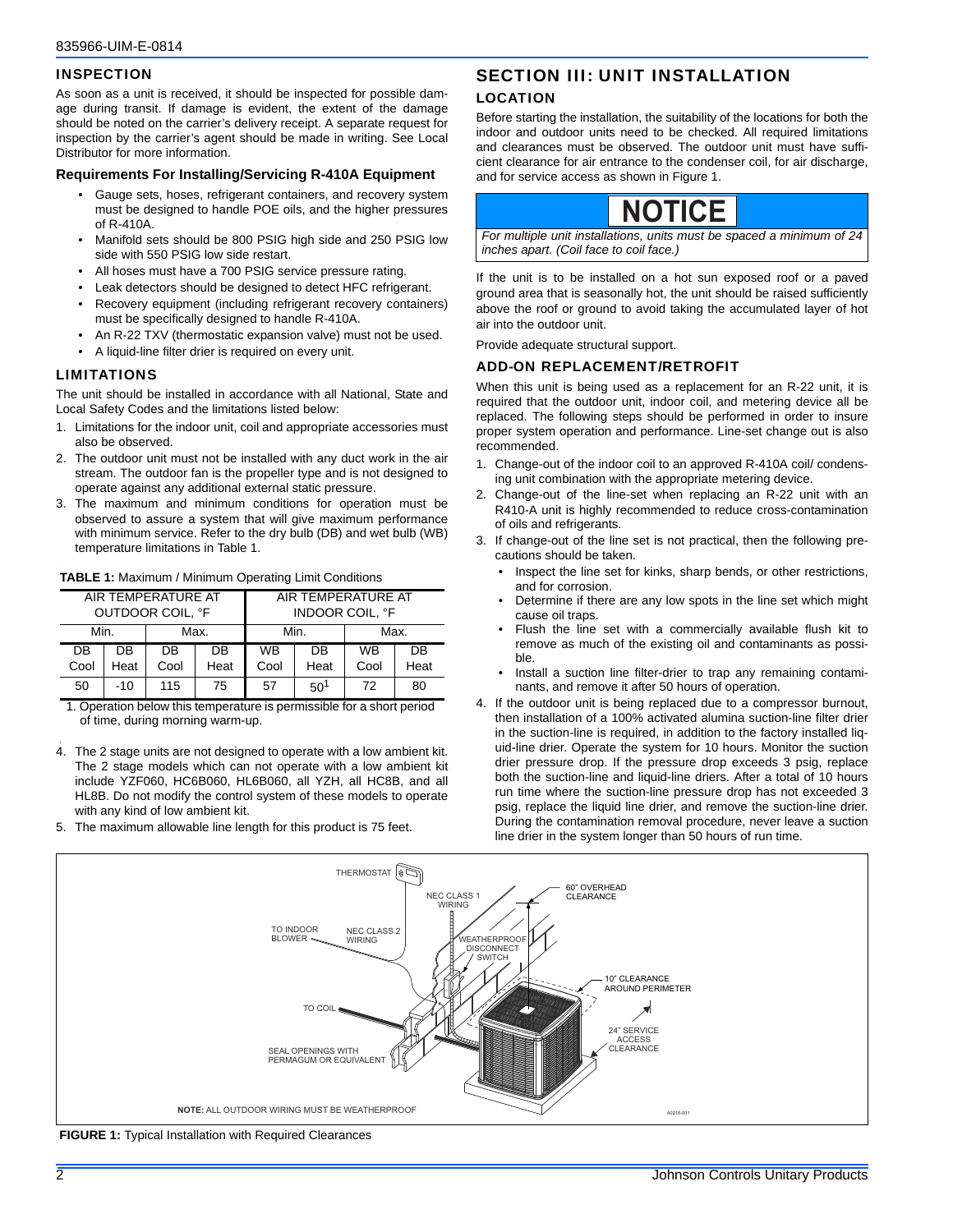#### GROUND INSTALLATION

The unit may be installed at ground level on a solid base that will not shift or settle, causing strain on the refrigerant lines and possible leaks. The unit must be installed in as level a position as possible while maintaining the clearances shown in Figure 1.

Normal operating sound levels may be objectionable if the unit is placed directly under windows of certain rooms (bedrooms, study, etc.).

Condensate will drain from beneath the coil of the outdoor unit during the defrost cycle. Normally this condensate may be allowed to drain directly on the ground.

### **A WARNING**

*The outdoor unit should not be installed in an area where mud or ice could cause personal injury. Remember that condensate will drip from the unit coil during heat and defrost cycles and that this condensate will freeze when the temperature of the outdoor air is below 32°F.*

- 1. Elevate the unit sufficiently to prevent any blockage of the air entrances by snow in areas where there will be snow accumulation.
- 2. Check the local weather bureau for the expected snow accumulation in your area.
- 3. Isolate the unit from rain gutters to avoid any possible wash out of the foundation.

#### ROOF INSTALLATION

When installing units on a roof, the structure must be capable of supporting the total weight of the unit, including a pad, lintels, rails, etc., which should be used to minimize the transmission of sound or vibration into the conditioned space.

#### WALL MOUNT INSTALLATION

Care must be taken to mount the outdoor unit on a solid base that is sloped to shed water, secure from settlement, and is isolated from the structural foundation or walls to prevent sound and vibration transmission into the living space. In addition heat pump units must be elevated above anticipated snow accumulation levels to allow for proper defrost drainage and airflow.

On occasion, site conditions may require direct wall mounted brackets to be used to locate and support the outdoor unit. In these applications, care must be taken to address unit base pan support, structural integrity, safe access and serviceability, as well as the possible sound and vibration transmission into the structure. These applications are best served by a properly engineered solution.

#### UNIT PLACEMENT

### **NOTICE**

*Heat pumps will defrost periodically resulting in water drainage. The unit should not be located where water drainage may freeze and create a hazardous condition - such as sidewalks and steps.*

- 1. Provide a base in the pre-determined location.
- 2. Remove the shipping carton and inspect for possible damage.
- 3. Compressor tie-down bolts should remain tightened.
- 4. Position the unit on the base provided.

#### LIQUID LINE FILTER-DRIER

The heat pumps have a solid core bi-flow filter/dryer located on the liquid line.

## ACAUTION

*Failure to use the same as the original factory drier, or using a substitute drier, or using a granular type drier may result in damage to the equipment.*

### **NOTICE**

*Replacements for the liquid line drier must be exactly the same as marked on the original factory drier. See Source 1 for O.E.M. replacement driers.*

| Filter-Drier Source 1 Part No. | <b>Apply with Models</b> |
|--------------------------------|--------------------------|
| S1-404101                      | All Sizes                |

#### PIPING CONNECTIONS



*Never install a suction-line filter drier in the liquid line of an R-410A system. Failure to follow this warning can cause a fire, injury or death.*



*This system uses R-410A refrigerant only, which operates at higher pressures than R-22. No other refrigerant than R-410A may be used in this system. Gauge sets, hoses, refrigerant containers, and recovery system must be designed to handle R-410A. If you are unsure, consult the equipment manufacturer.*

The outdoor unit must be connected to the indoor coil using field supplied refrigerant grade copper tubing that is internally clean and dry. Units should be installed only with the tubing sizes for approved system combinations as specified in Tabular Data Sheet. The charge given is applicable for total tubing lengths up to 15 feet. See Application Data Part Number 247077 for installing tubing of longer lengths and elevation differences.

# **NOTICE**

*Using a larger than specified line size could result in oil return problems. Using too small a line will result in loss of capacity and other problems caused by insufficient refrigerant flow. Slope horizontal vapor lines at least 1" every 20 feet toward the outdoor unit to facilitate proper oil return.*

#### PRECAUTIONS DURING LINE INSTALLATION

- 1. Install the lines with as few bends as possible. Make sure there is no damage done to the couplings nor kink made in the tubing. Use clean hard drawn copper tubing where no appreciable amount of bending around obstruction is necessary. If soft copper must be used, make sure to avoid sharp bends which may cause a restriction.
- 2. Ensure that the lines are installed so they do not obstruct service access to the coil, air handling system, or filter.
- 3. Make sure to isolate the refrigerant lines to minimize noise transmission from the equipment to the structure.
- 4. Make sure to insulate the vapor line with a minimum of 1/2" foam rubber insulation (Armaflex or equivalent). Make sure to insulate the liquid lines which are exposed to direct sunlight and/or high temperatures.
- 5. Tape and suspend the refrigerant lines as shown. DO NOT allow tube metal-to-metal contact. See Figure 2.
- 6. Use PVC piping as a conduit for all underground installations as shown in Figure 3. Keep buried lines as short as possible to minimize the build up of liquid refrigerant in the vapor line during long periods of shutdown.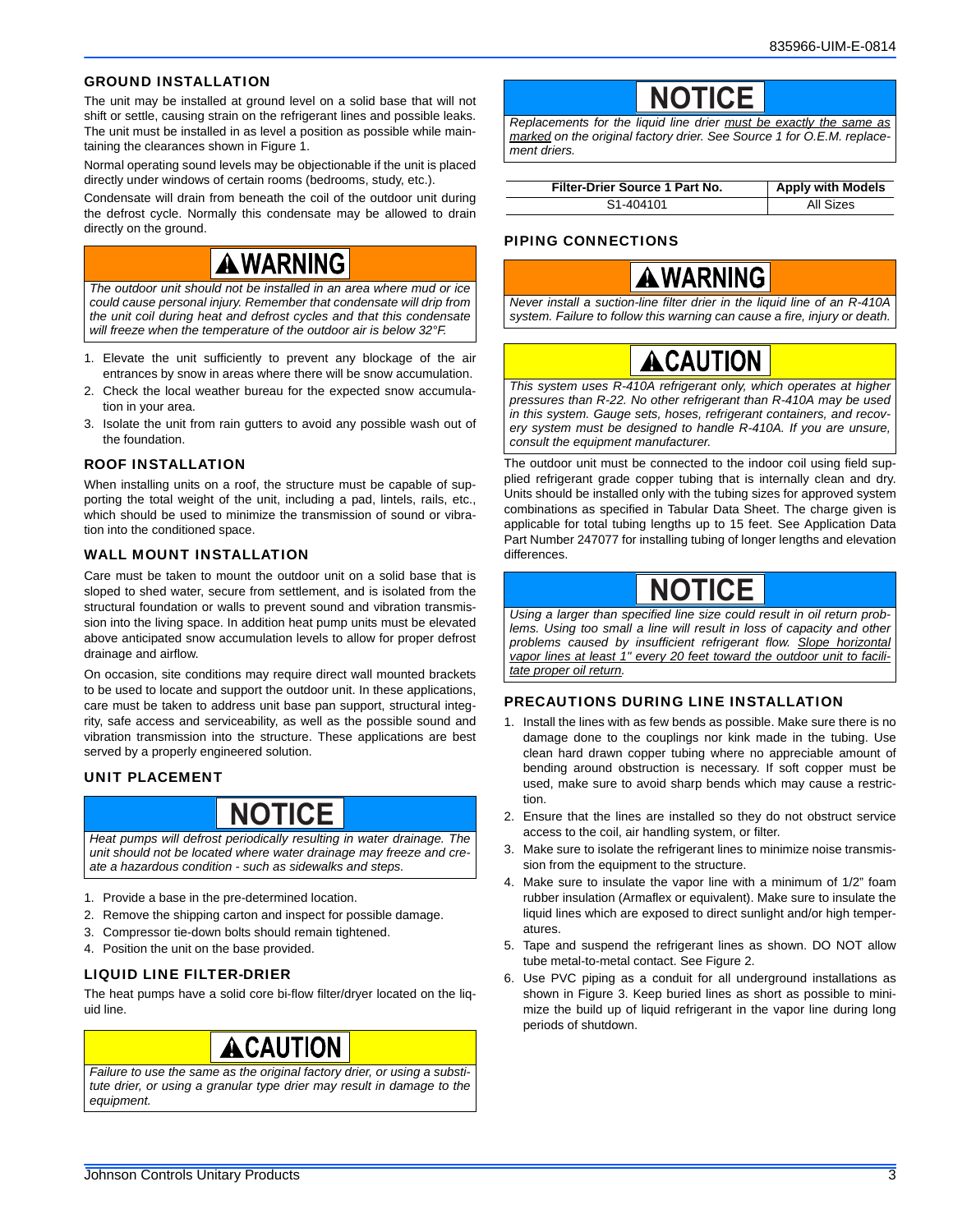#### 835966-UIM-E-0814

- 7. Pack fiberglass insulation and a sealing material such as permagum around refrigerant lines where they penetrate a wall to reduce vibration and to retain some flexibility.
- 8. See Form 247077 for additional piping information.



 **FIGURE 2:** Tubing Hanger



**FIGURE 3: Underground Installation** 

#### PRECAUTIONS DURING BRAZING OF LINES

All outdoor unit and evaporator coil connections are copper-to-copper and should be brazed with a phosphorous-copper alloy material such as Silfos-5 or equivalent. DO NOT use soft solder. The outdoor units have reusable service valves on both the liquid and vapor connections. The total system refrigerant charge is retained within the outdoor unit during shipping and installation. The reusable service valves are provided to evacuate and charge per this instruction.

Serious service problems can be avoided by taking adequate precautions to assure an internally clean and dry system.

### **A CAUTION**

*Dry nitrogen should always be supplied through the tubing while it is being brazed, because the temperature required is high enough to cause oxidation of the copper unless an inert atmosphere is provided. The flow of dry nitrogen should continue until the joint has cooled. Always use a pressure regulator and safety valve to insure that only low pressure dry nitrogen is introduced into the tubing. Only a small flow is necessary to displace air and prevent oxidation.*

#### PRECAUTIONS DURING BRAZING SERVICE VALVE

Wrap a wet rag around the service valve as shown in Figure 4 to prevent heat damage. Also, protect all painted surfaces, insulation, and plastic base during brazing. After brazing, cool joint with wet rag.

## **A** WARNING

*This is not a backseating valve. The service access port has a valve core. Opening or closing valve does not close service access port. If the valve stem is backed out past the chamfered retaining wall, the O-ring can be damaged causing leakage or system pressure could force the valve stem out of the valve body possibly causing personal injury.*

Valve can be opened by removing the plunger cap and fully inserting a hex wrench into the stem and backing out counter-clockwise until valve stem just touches the chamfered retaining wall.



 **FIGURE 4:** Heat Protection

#### **Connect the refrigerant lines using the following procedure:**

- 1. Remove the cap and Schrader core from both the liquid and vapor service valve ports at the outdoor unit. Connect low pressure nitrogen to the liquid line service port.
- 2. Braze the liquid line to the liquid valve at the outdoor unit. Be sure to wrap the valve body with a wet rag. Allow the nitrogen to continue flowing. Refer to the Tabular Data Sheet for proper liquid line sizing.
- 3. Go to "SECTION IV" for TXV installation.



*Do not install any coil in a furnace which is to be operated during the heating season without attaching the refrigerant lines to the coil. The coil is under 30 to 35 psig inert gas pressure which must be released before brazing lines to prevent excessive pressure build-up and possible coil damage.*

- 4. Braze the liquid line to the evaporator liquid connection. Nitrogen should be flowing through the evaporator coil.
- 5. Remove the split rubber grommet from the vapor connection at the indoor coil. Braze the vapor line to the evaporator vapor connection. After the connection has cooled, place the rubber grommet back into the mounting position. Refer to the Tabular Data Sheet for proper vapor line sizing.
- 6. Protect the vapor valve with a wet rag and braze the vapor line connection to the outdoor unit. The nitrogen flow should be exiting the system from the vapor service port connection. After this connection has cooled, remove the nitrogen source from the liquid fitting service port.
- 7. Replace the Schrader core in the liquid and vapor valves.

### A WARNING

*Never attempt to repair any brazed connections while the system is under pressure. Personal injury could result.*

# **NOTICE**

*Refrigeration piping and indoor coil can be pressurized to 250 psig with dry nitrogen and leak tested with a bubble type leak detector. Then release the nitrogen charge.*

*Do not use the system refrigerant from the outdoor unit to purge or leak test the system.*

- 8. Leak test and repair leaks in all refrigerant piping connections including the service port flare caps. DO NOT OVERTIGHTEN caps. Torque caps between 40 and 60 inch - lbs. maximum.
- 9. Evacuate the vapor line, the evaporator, and the liquid line to 500 microns or less in accordance with the EVACUTATION procedures.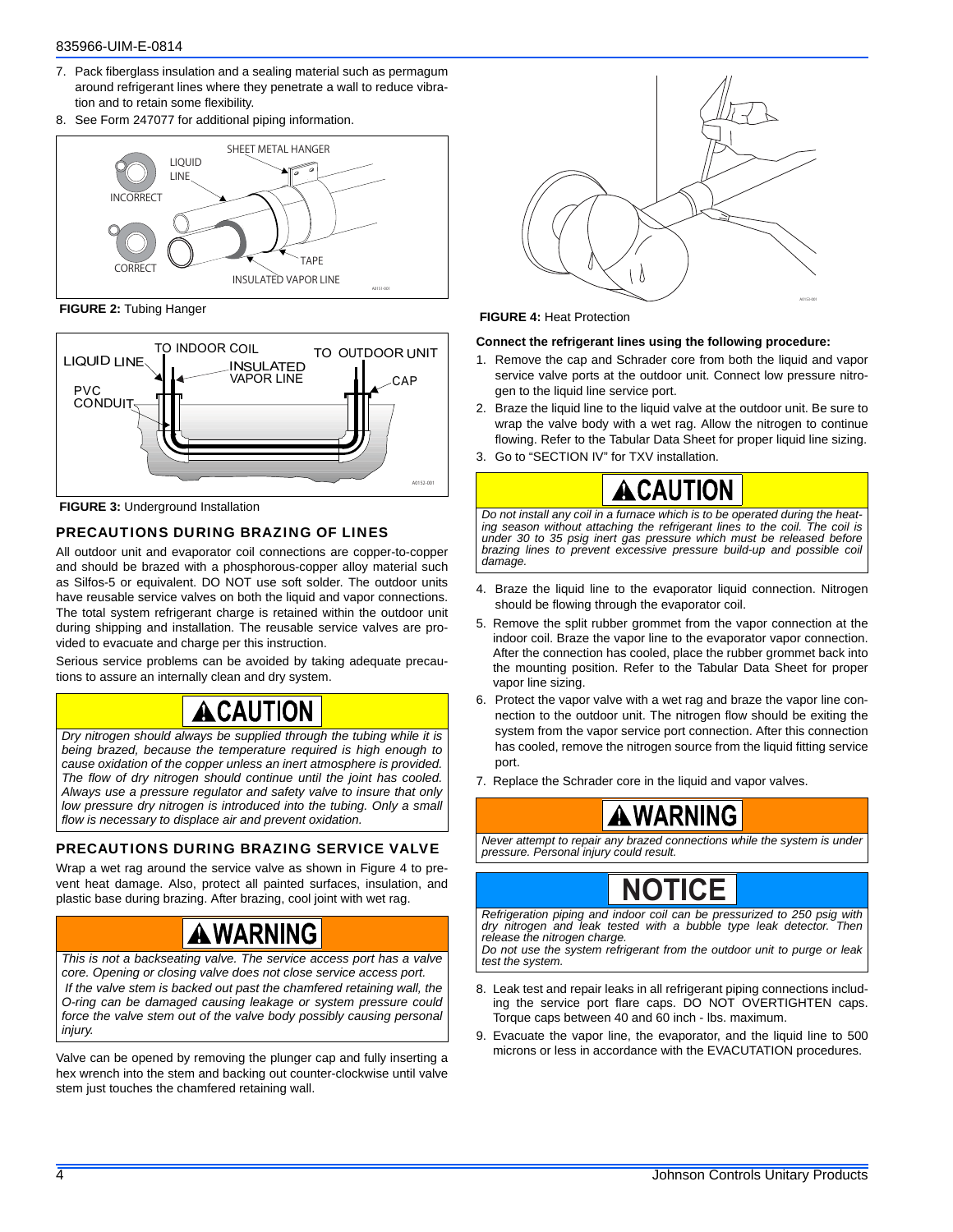### ACAUTION

*Do not connect manifold gauges unless trouble is suspected. Approximately 3/4 ounce of refrigerant will be lost each time a standard manifold gauge is connected.*

- 10.Release the refrigerant charge into the system in accordance with the SYSTEM CHARGE procedures. Open the liquid line base valve first and let pressures equalize. Then, open the suction line base valve. When opening either valve, use an appropriate hex head wrench and back seat the base valve by turning it counter clockwise until it stops against the chamfered retaining wall, and then turn it back 1/8 turn. If the service valve is a ball valve, use an adjustable end wrench to turn valve stem one-quarter turn counterclockwise to open. Do not overturn (or the valve stem may break or become damaged).
- 11.To prevent leaks, replace base valve caps finger tight, and then tighten the cap an additional 1/12 turn (1/2 hex flat).
- 12.Replace cap on service ports. Do not remove the flare caps from the service ports except when necessary for servicing the system.
- 13. See "System Charge" section for checking and recording system charge.

### SECTION IV: INDOOR EXPANSION DEVICE

#### THERMOSTATIC EXPANSION VALVE **(**TXV) INSTAL-LATIONS

Before accomplishing the following procedures, verify the proper TXV kit to be installed on the coil distributor. Refer to supplied Tabular Data Sheet for proper indoor coil match up and specific TXV kit.

For installations requiring a TXV, the following are the basic steps for installation. For detailed instructions, refer to the Installation Instructions accompanying the TXV kit.

Install TXV kit as follows:

1. Relieve nitrogen holding charge from the indoor coil by depressing the Schrader valve stem located in the end of the suction line. After nitrogen holding charge is completely discharged, cut the spundown copper to allow installation of the suction line.



*In all cases, mount the TXV bulb after vapor line is brazed and has had sufficient time to cool.*

# **ACAUTION**

*Dry nitrogen should always be supplied through the tubing while it is being brazed, because the temperature required is high enough to cause oxidation of the copper unless an inert atmosphere is provided. The flow of dry nitrogen should continue until the joint has cooled. Always use a pressure regulator and safety valve to insure that only low pressure dry nitrogen is introduced into the tubing. Only a small flow is necessary to displace air and prevent oxidation.*

2. Slide indoor coil out of cabinet far enough to gain access to equalizer fitting on the suction line.



*All connections to be brazed are copper-to-copper and should be brazed with a phosphorous-copper alloy material such as Silfos-5 or equivalent. Soft solder is NOT to be used.*

- 3. Before the suction line from the outdoor unit is brazed to the indoor coil suction line, remove and discard black plastic cap from equalizer fitting on the indoor coil suction line.
- 4. Loosen and remove distributor cap seal.



*Do not install TXV onto distributor assembly until field supplied liquid line is brazed onto the indoor coil liquid line and cooled.*

5. Install the TXV to the distributor assembly by hand tightening, and then turn fitting an additional 1/4 turn to seal. **Do not overtighten fittings.**

## **CAUTION**

*Do not use slip joint pliers. Damage and distortion of distributor can prevent proper seal. Use appropriate sized adjustable end wrench.*

6. Install the liquid line to the top of the TXV using the liquid line fitting which is supplied with the indoor coil. Hand modify the liquid line to align with casing opening. Hand tighten the liquid line on the TXV, and tighten an additional 1/4 turn to seal.

### **A WARNING**

*The schrader valve core from the TXV kit MUST NOT be installed in the equalizer fitting when the TXV kit is installed. Poor system performance or system failure could result.*

# **NOTICE**

*Do not install TXV equalizer line onto equalizer fitting nor the TVX bulb onto the suction vapor line until field supplied suction line is brazed onto the indoor coil suction line and cooled.*

7. Install the TXV liquid equalizer line onto the equalizer fitting of the suction line. Hand tighten the 1/4" SAE nut to the equalizer fitting, and tighten an additional 1/3 turn to seal.

# **NOTICE**

*The TXV bulb is to be installed on the suction line near the equalizer line, using the two bulb clamps furnished with the TXV assembly kit. The bulb is to make maximum contact. The TXV installation instruction provide an illustration of proper bulb location.*

- 8. Install the TXV bulb to the suction line near the equalizer line, using the bulb clamp(s) furnished with the TXV assembly kit. Ensure the bulb is making maximum contact. Refer to TXV kit installation instructions for view of bulb location.
	- Install the bulb on the suction line near the equalizer line with the bulb horizontal to the suction line. On a suction line under 7/8" Outside Diameter (O.D.), install the bulb on top of the line. On a suction line 7/8" O.D. or larger, install the bulb at about the 2 or 10 o'clock position.
	- b. If bulb must be installed vertically to the suction line, position the bulb at least 16 inches (40.6 cm) from any bend and on the opposite side of the bend plane. Positioned the bulb with the bulb tail at the top, so that the bulb acts as a reservoir.
	- c. Use thermal insulation provided to protect the bulb from the effect of the surrounding ambient temperature. Cover the bulb completely to insulate from air-stream.
- 9. Leak test system after outdoor unit is connected.

10.Slide indoor coil back into cabinet.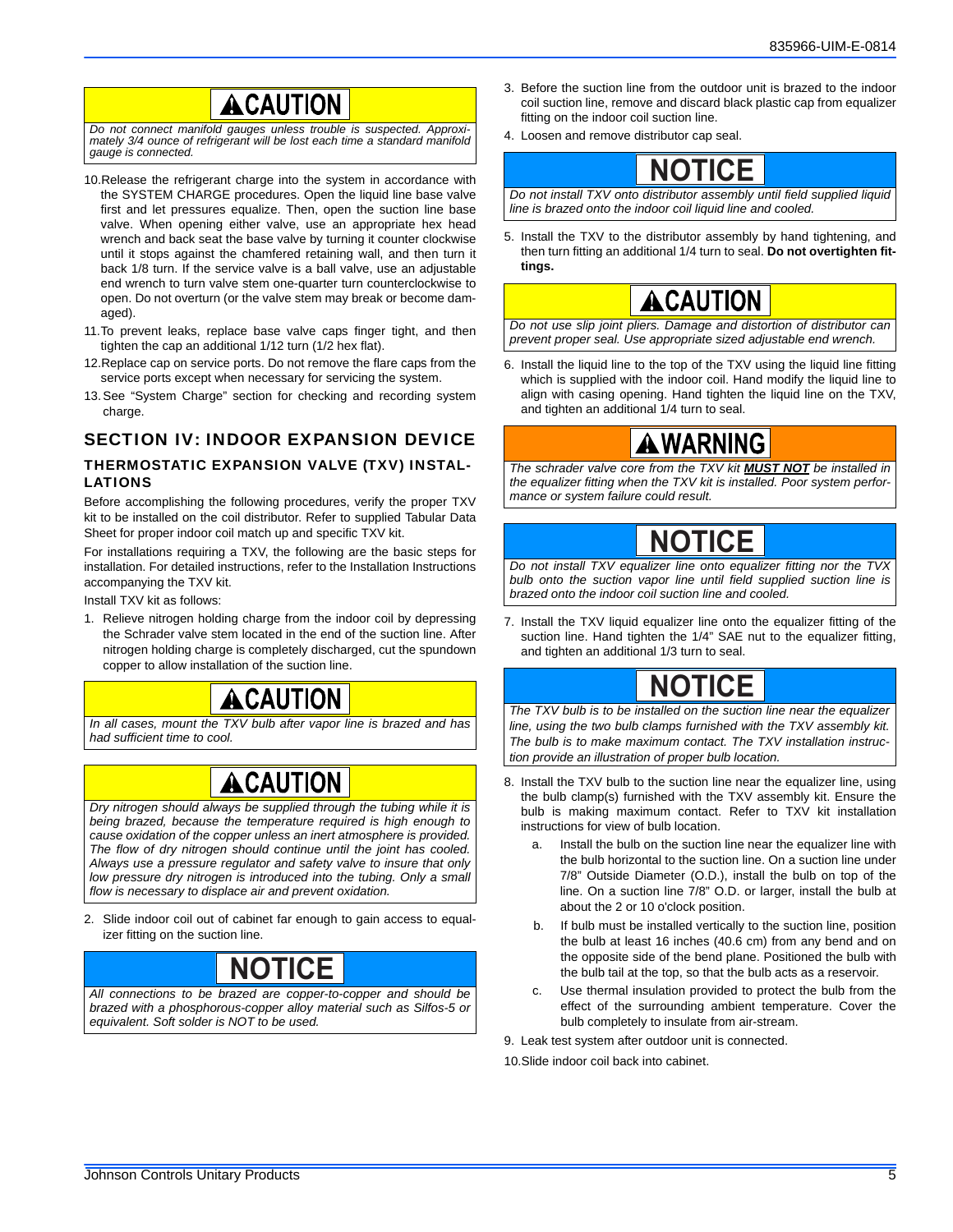### SECTION V: EVACUATION

During this process, it is necessary to evacuate the system to 500 microns or less. If a leak is suspected, a dry nitrogen charge is used to locate leak(s). After repairing any leaks, another leak test is to be performed.

To verify that the system has no leaks, the system is held under a vacuum by closing the valve to the vacuum pump suction isolating the pump. The micron gauge is observed for a few minutes. If the micron gauge indicates a steady and continuous rise, it is an indication of a leak. If the gauge shows a rise, then levels off after a few minutes and remains fairly constant above 500 microns, it is an indication that the system is leak free but still contains moisture and may require further evacuation. Proper system evacuation requires the micron gauge to indicate a vacuum holding below 500 microns for several minutes.

### SECTION VI: SYSTEM CHARGE



*Refrigerant charging should only be carried out by a qualified air conditioning contractor.*

To ensure that your unit performs at the published levels, it is important that the indoor airflow is determined and refrigerant charge added accordingly.

#### MEASURE INDOOR AIR FLOW

To determine rated air flow for a specific match, consult the technical literature at www.upgnet.com. When attempting to match this air flow, select the lowest possible speed tap, measure the actual flow, and adjust as necessary.

#### **To measure actual air flow, it is not an acceptable method to just check the jumper pin setting tables and to assume 0.5" static pressure drop.**

To determine indoor air flow, first measure the static pressure with a manometer between the filter and blower. On a single-piece air handler, take a second reading after the coil. On a furnace or modular air handler, take the second reading after the heat exchanger, but before the indoor coil. Add the negative return static to the positive supply static to determine the system total static pressure. Treat the negative return static as a positive pressure (even though it is a negative reading). If there is static pressure on the blower (i.e. -.10) return, add it to a supply static (.40) which equals a (.50) total system static pressure. Compare this value to the table for the indoor unit's static pressure vs. CFM or to a curve chart.

#### CHARGING THE UNIT

## ACAUTION

*R-410A refrigerant cylinders are rose colored, and have a dip tube* which allows liquid to flow out of the cylinder in the Upright Posi*tion. Always charge the system slowly with the tank in the upright position.*

The factory charge in the outdoor unit includes enough charge for the unit, 15 ft. (4.6 m) of refrigerant piping, and the smallest indoor coil/air handler match-up. Some indoor coil/air handler matches may require additional charge.

### **CAUTION**

*Compressor damage will occur if system is improperly charged. On new system installations, charge system per tabular data sheet for the matched coil and follow guidelines in this instruction.*

See Tabular Data Sheet provided in unit Customer Booklet for charge requirements.

The "TOTAL SYSTEM CHARGE" must be permanently marked on the unit data plate.

# ACAUTION

*Do not leave the system open to the atmosphere. Unit damage could occur due to moisture being absorbed by the POE oil in the system. This type of oil is highly susceptible to moisture absorption.*

#### TOTAL SYSTEM CHARGE DETERMINED

- 1. Determine outdoor unit charge from tabular data sheet.
- 2. Determine indoor coil adjustment from tabular data sheet.
- 3. Calculate the line charge for refrigerant piping using the tabular data sheet if line length is greater than 15 feet (4.6 m).
- 4. Total system charge = item  $1 +$  item  $2 +$  item 3.
- 5. Permanently stamp or mark the unit data plate with the total amount of refrigerant in the system.

### AWARNING

*DO NOT attempt to pump "Total System Charge" into outdoor unit for maintenance, service, etc. This may cause damage to the compressor and/or other components. The outdoor unit only has enough volume for the factory charge, not the "Total System Charge".*

# CAUTION

*IT IS UNLAWFUL TO KNOWINGLY VENT, RELEASE OR DIS-CHARGE REFRIGERANT INTO THE OPEN AIR DURING REPAIR, SERVICE, MAINTENANCE OR THE FINAL DISPOSAL OF THIS UNIT.*

#### CHARGING IN COOLING MODE

The unit includes cooling charging chart. All units include a subcooling charging chart for cooling. If a charging chart is not on the unit, then it can be obtained at www.upgnet.com.

**Cooling charts should not be used to charge the unit. They are reference charts for servicing the unit.** 

#### **After the unit has been serviced, collect the charge and weigh it back in according to the directions.**

When charging a unit in cooling mode, the charge MUST be weighed in. Charging by any other method, such as superheat, subcooling, cooling charging charts, feeling the line set, etc is not acceptable. Most heat pumps are sensitive to charge in heating, requiring more charge, so charging by an unacceptable method will cause the unit to perform poorly in heating mode.

# **NOTICE**

*This method is for systems that only have interconnecting lines. If any other objects that adjust the charge levels are placed between the indoor and outdoor units (example: a refrigerant flow meter), then before adding charge, the device must first be removed. Follow the steps above. Run the system in both cooling and heating mode and record the high side pressure in each mode. Then insert the device and charge the system by matching the same high side pressure in both heating and cooling as that value recorded without the device. It is not acceptable to add a pre-determined charge amount listed by the device manufacturer nor is it acceptable to use any other method.*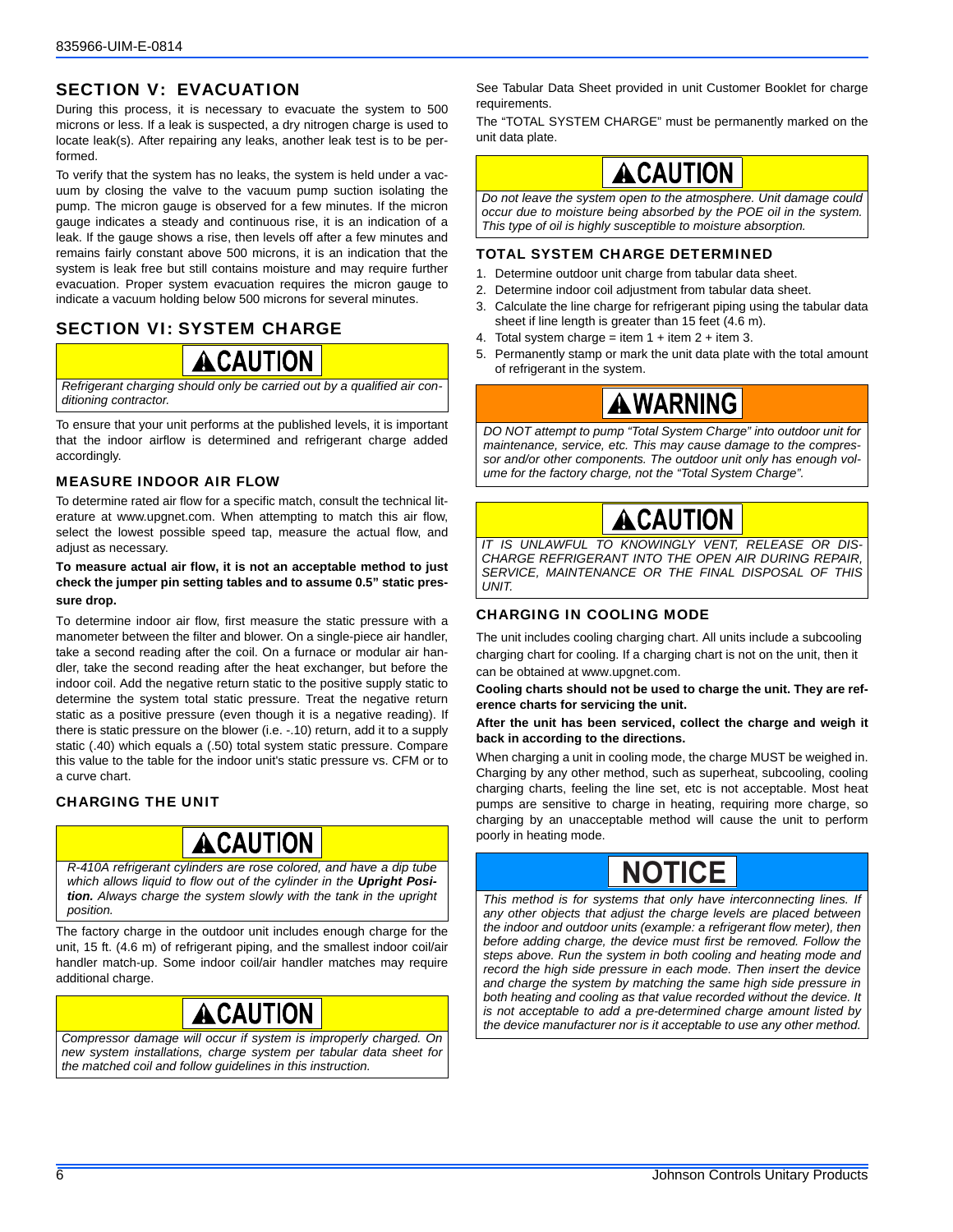#### CHARGING IN HEATING MODE

If charging in heating mode, there are two methods for charging: Weighing in the charge is the best method for ensuring the unit performs as rated. However, if a device is installed in the line set that alters the amount of refrigerant, such as a refrigerant flow meter, then the better method for charging is to match the liquid pressure from the heating charging chart (if available) or heating service data (available from wwwupgnet.com). If no such device exists in the line set, then the method is acceptable if weighing in the charge is not an option.

If servicing a unit for low heating performance and you find that you have to add a significant amount of charge (ex: 20-30 ounces) in order to match the published liquid pressures, the unit will NOT be overcharged in cooling. Heat pumps are sensitive to charge in heating, but not in cooling.

#### CHARGING WITH GAUGES



*Refrigerant charging should only be carried out by a qualified air conditioning contractor.*

Do not charge a heat pump in cooling mode with gauges or charging charts or any other method other than weighing in the charge.



*Compressor damage will occur if system is improperly charged. On new system installations, charge system per tabular data sheet for the matched coil and follow guidelines in this instruction.*

However for servicing a heat pump unit, the charging charts are an acceptable troubleshooting method, but when the servicing is completed, the charge should be reclaimed and weighed in (to guarantee optimal performance in heating mode). If servicing in heating mode, the charge does not have to be reclaimed if the liquid pressures match the published values.

Before measuring the pressures, use the method above to check the air flow and then consult the table and match the liquid pressure to that air flow.

Before servicing a unit, confirm that your gauges are accurate by comparing the gauges against a calibrated pressure gauge that has been calibrated against a national standard. If a calibrated pressure gauge is not available, place a R-410A virgin refrigerant container in a conditioned space long enough to come to temperature equilibrium with the surroundings. Then measure the temperature of the air and the pressure of the refrigerant and compare it to the following table:

| Temp<br>(°F) | <b>Pressure</b><br>(Psig) | Temp<br>(°F) | <b>Pressure</b><br>(Psig) | Temp<br>(°F) | <b>Pressure</b><br>(Psig) |
|--------------|---------------------------|--------------|---------------------------|--------------|---------------------------|
| 40           | 119                       | 75           | 218                       | 110          | 365                       |
| 45           | 130                       | 80           | 236                       | 115          | 391                       |
| 50           | 143                       | 85           | 255                       | 120          | 418                       |
| 55           | 156                       | 90           | 274                       | 125          | 447                       |
| 60           | 170                       | 95           | 295                       | 130          | 477                       |
| 65           | 185                       | 100          | 317                       |              |                           |
| 70           | 201                       | 105          | 341                       |              |                           |

#### **TABLE 2:** R-410A Saturation Properties

If the gauges are correct, then measure the pressures using both the cooling and heating charts.

#### SECTION VII: ELECTRICAL CONNECTIONS

#### GENERAL INFORMATION & GROUNDING

Check the electrical supply to be sure that it meets the values specified on the unit nameplate and wiring label.

Power wiring, control (low voltage) wiring, disconnect switches and over current protection must be supplied by the installer. Wire size should be sized per NEC requirements.

# A CAUTION

*All field wiring must USE COPPER CONDUCTORS ONLY and be in accordance with Local, National Fire, Safety & Electrical Codes. This unit must be grounded with a separate ground wire in accordance with the above codes.*

The complete connection diagram and schematic wiring label is located on the inside surface of the unit service access panel and this instruction.

#### FIELD CONNECTIONS POWER WIRING

- 1. Install the proper size weatherproof disconnect switch outdoors and within sight of the unit.
- 2. Remove the screws at the bottom of the corner cover. Slide corner cover down and remove from unit. See Figure 5.
- 3. Run power wiring from the disconnect switch to the unit.
- 4. Remove the service access panel to gain access to the unit wiring. Route wires from disconnect through power wiring opening provided and into the unit control box.
- 5. Install the proper size time-delay fuses or circuit breaker, and make the power supply connections.
- Energize the crankcase heater if equipped to save time by preheating the compressor oil while the remaining installation is completed.



 **FIGURE 5:** Typical Field Wiring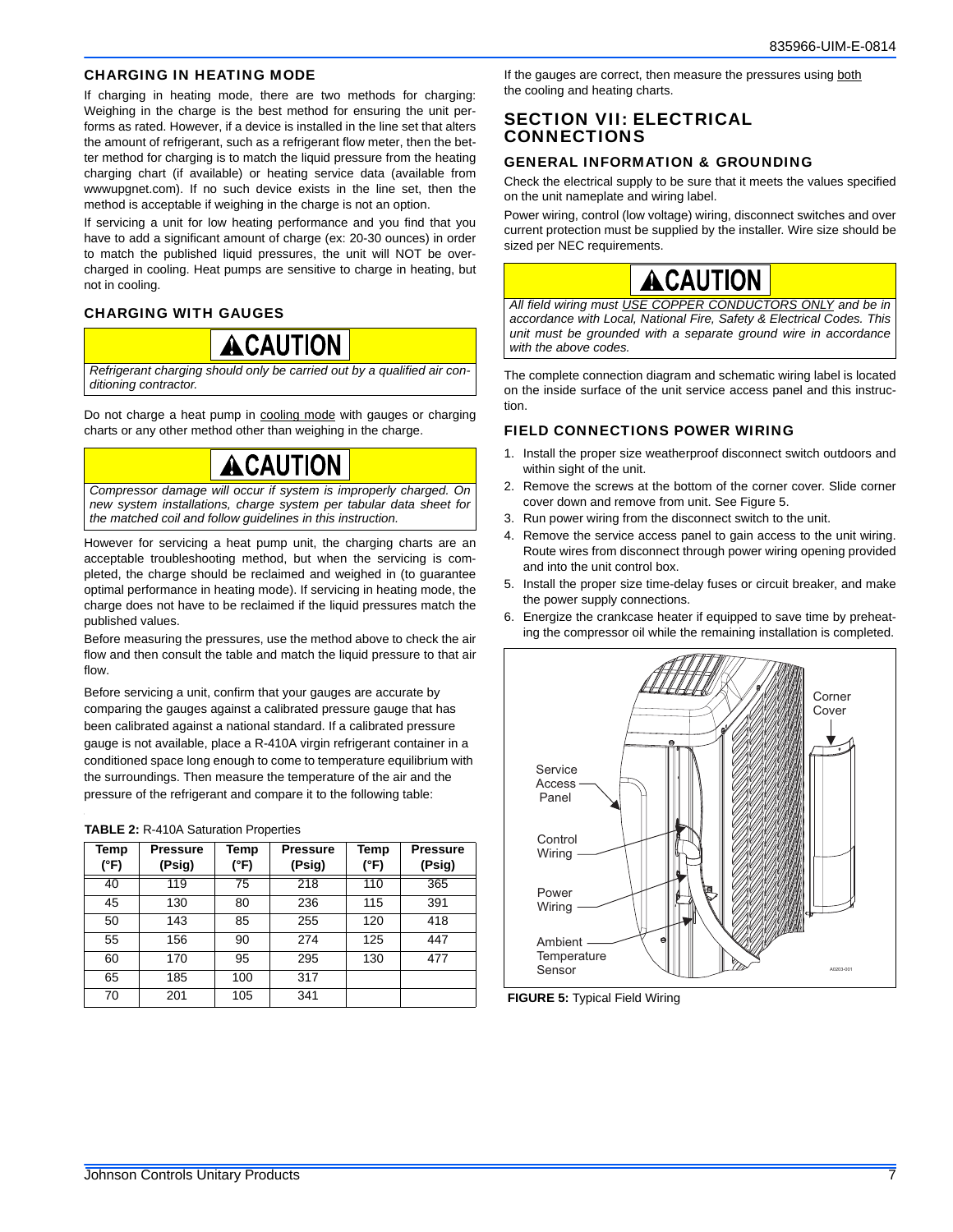#### FIELD CONNECTIONS CONTROL WIRING - CONVENTIONAL

- 1. Route low voltage wiring into bottom of control box as shown in Figures 5 and 6. Make low voltage wiring connections inside the junction box per Figures 10 - 20.
- 2. The complete connection diagram and schematic wiring label is located on the inside surface of the unit service access panel.
- 3. Replace the corner cover and service access panel removed in Steps 2 and 4 of the "Field Connections Power Wiring" procedures.

### **NOTICE**

*Ambient temperature sensor should extend below corner cover by 1".*

- 4. All field wiring to be in accordance with national electrical codes (NEC) and/or local city codes.
- 5. Mount the thermostat about 5 ft. above the floor, where it will be exposed to normal room air circulation. Do not place it on an outside wall or where it is exposed to the radiant effect from exposed glass or appliances, drafts from outside doors or supply air grilles.
- 6. Route the 24-volt control wiring (NEC Class 2) from the outdoor unit to the indoor unit and thermostat.

# **NOTICE**

*To eliminate erratic operation, seal the hole in the wall at the thermostat with permagum or equivalent to prevent air drafts affecting the operation of in the thermostat.*

#### FIELD CONNECTIONS CONTROL WIRING - COMMUNICATING

- 1. The Communication Harness (used in the outside heat pump unit) is provided with the communicating thermostat.
- 2. Route low voltage four conductor shielded thermostat communications harness into junction box and connect to communications port on control board. See Figures 5, 6, 7, and 8.



 **FIGURE 6:** Communications Harness Connection

3. The complete connection diagram and schematic wiring label is located on the inside surface of the unit service access panel.



*If unit is going to be setup as a communicating system, the conventional wiring must be removed from the Outdoor Control Board.*

4. Replace the corner cover and service access panel removed in Steps 2 and 4 of the "Field Connections Power Wiring" section.



*Ambient temperature sensor should extend below corner cover by 1".*

- 5. Route the 24-volt control wiring in accordance with national electrical codes (NEC) Class 2 from the outdoor unit to the indoor unit and thermostat.
- 6. All field wiring to be in accordance with NEC and/or local city codes.
- 7. Mount the thermostat about 5 ft. above the floor, where it will be exposed to normal room air circulation. Do not place it on an outside wall or where it is exposed to the radiant effect from exposed glass or appliances, drafts from outside doors or supply air grilles.

# **NOTICE**

*To eliminate erratic operation, seal the hole in the wall at the thermostat with permagum or equivalent to prevent air drafts from affecting the operation of the thermostat.*

.



 **FIGURE 7:** Communicating HP with Communicating Air Handler or Furnace



 **FIGURE 8:** Communicating HP with Non-Communicating Air Handler or Furnace using Communicating Interface Control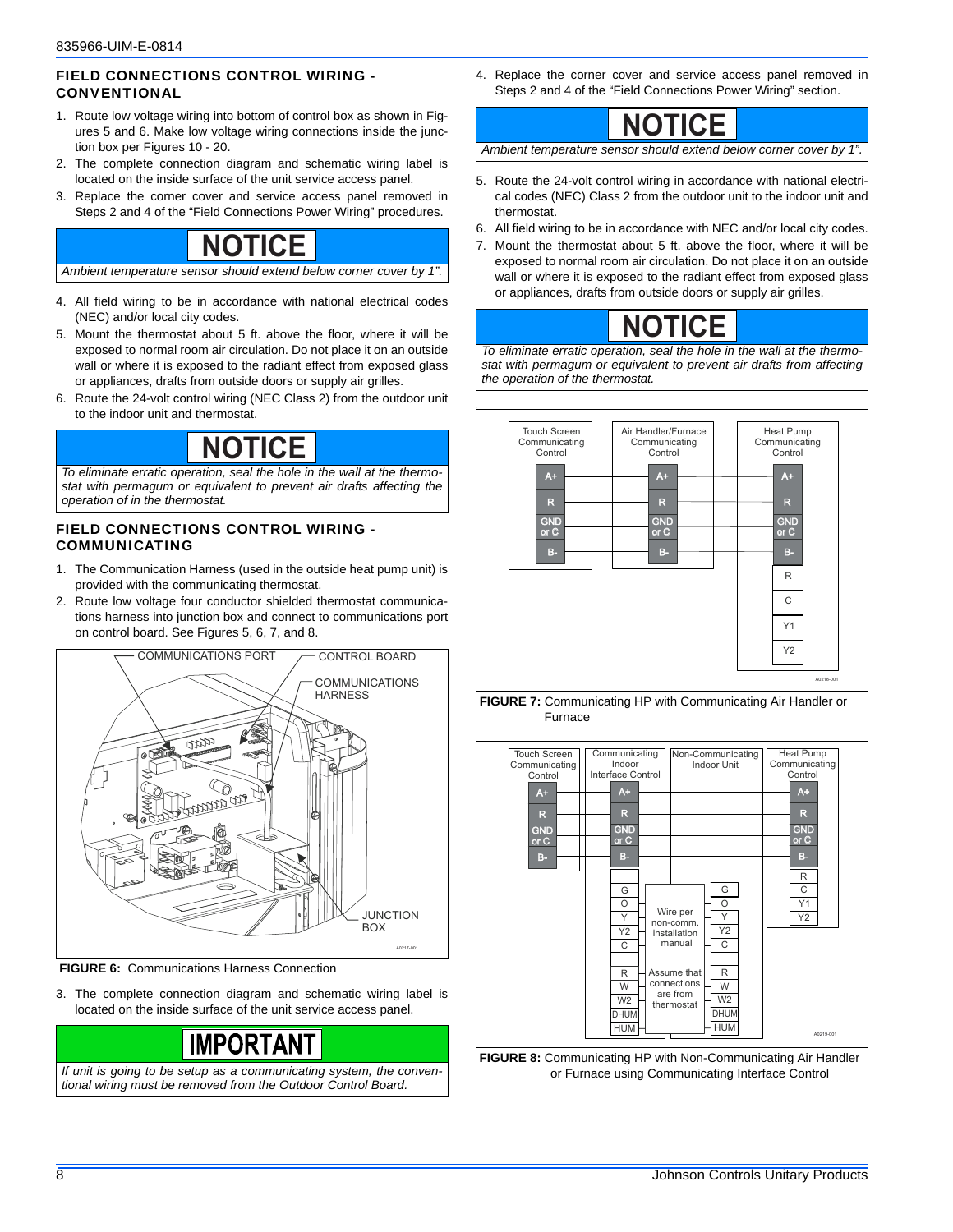### **IMPORTANT**

*Do not place more than one wire under any single communication terminal screw (there are four communication terminal screws). If more than one wire must be connected to a terminal screw, attach only the terminal end of a one wire pigtail no longer than 6", and use a wire connector to connect the other end of the pigtail to the other wires. Failure to do this will result in nuisance communication error faults. See Figure 9.*



 **FIGURE 9:** Multi-wire Terminal Connection

#### DEHUMIDIFICATION CONTROL (Typical)

The indoor unit Installation Manual instructions for the air handler or furnace describe the interface with the outdoor heat pump. A dehumidification control accessory 2HU16700124 may be used with variable speed air handlers or furnaces in high humidity areas. This control works with the variable speed indoor unit to provide cooling at a

reduced air flow, lowering evaporator temperature and increasing latent capacity. The humidistat in this control opens the humidistat contacts as the humidity rise. Installation instructions are packaged with the accessory. (Also see Figures 10 - 20). Prior to the installation of the dehumidification control, the humidistat jumper must be set to 'YES" on the indoor variable speed air handler or furnace control board.

During cooling, if the relative humidity in the space is higher than the desired set point of the dehumidification control, the variable speed blower motor will operate at lower speed until the dehumidification control is satisfied. A 40-60% relative humidity level is recommended to achieve optimum comfort.

If a dehumidification control is installed, it is recommended that a minimum air flow of 325 cfm/ton be supplied at all times.

To see connection diagrams of all UPG equipment, the "Low Voltage System Wiring" document is available online at www.upgnet.com in the Product Catalog Section.

#### INDOOR CUBIC FEET PER MINUTE (CFM) CONFIGU-RATION (Typical)

For proper system operation, the indoor CFM must be set properly.

Refer to the Technical Guide of the outdoor unit for the recommended air flow settings of each size condensing unit and matching indoor unit.

Set the cooling speed per the instructions for the air handler or furnace. Verify the airflow.

If installed as a communicating system (outdoor, indoor, and thermostat), the system will automatically adjust to the optimal airflow settings. These parameters can also be modified using the Touch Screen Communication Control. Refer to the Touch Screen Communication Control owner's manual for this procedure. Manual setting of the airflow jumpers on the indoor equipment is not necessary with the Touch Screen Communication Control.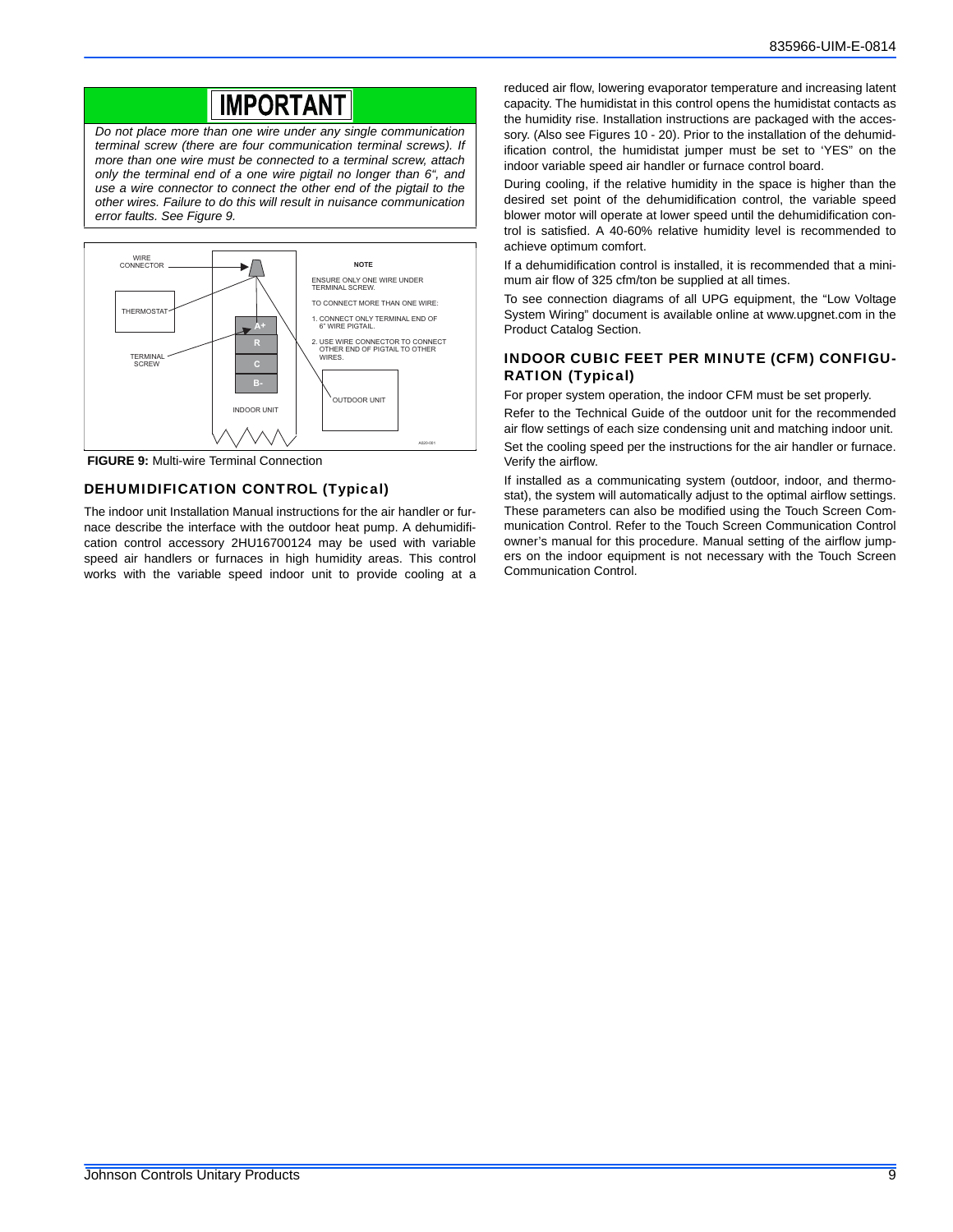

For additional connection diagrams of all UPG equipment, refer to "Low Voltage System Wiring." Document available online at www.upgnet.com in the Product Catalog Section.

 **FIGURE 10:** Thermostat Wiring – Single Stage Heat Pump (with YGVI control) – Modulating Furnace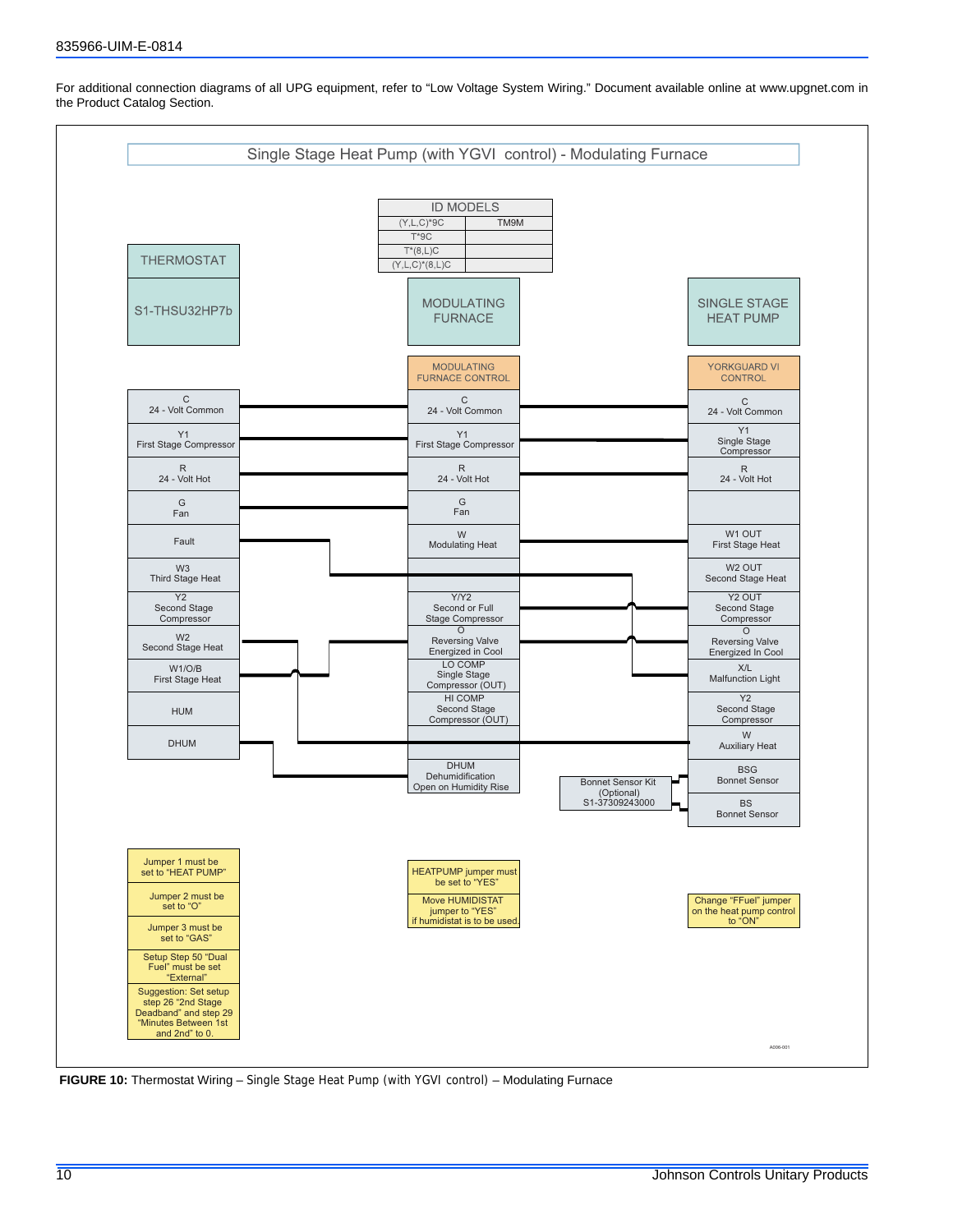

 **FIGURE 11:** Thermostat Wiring – Single Stage Heat Pump (with YGVI control) – Single Stage Furnace (Standard ECM)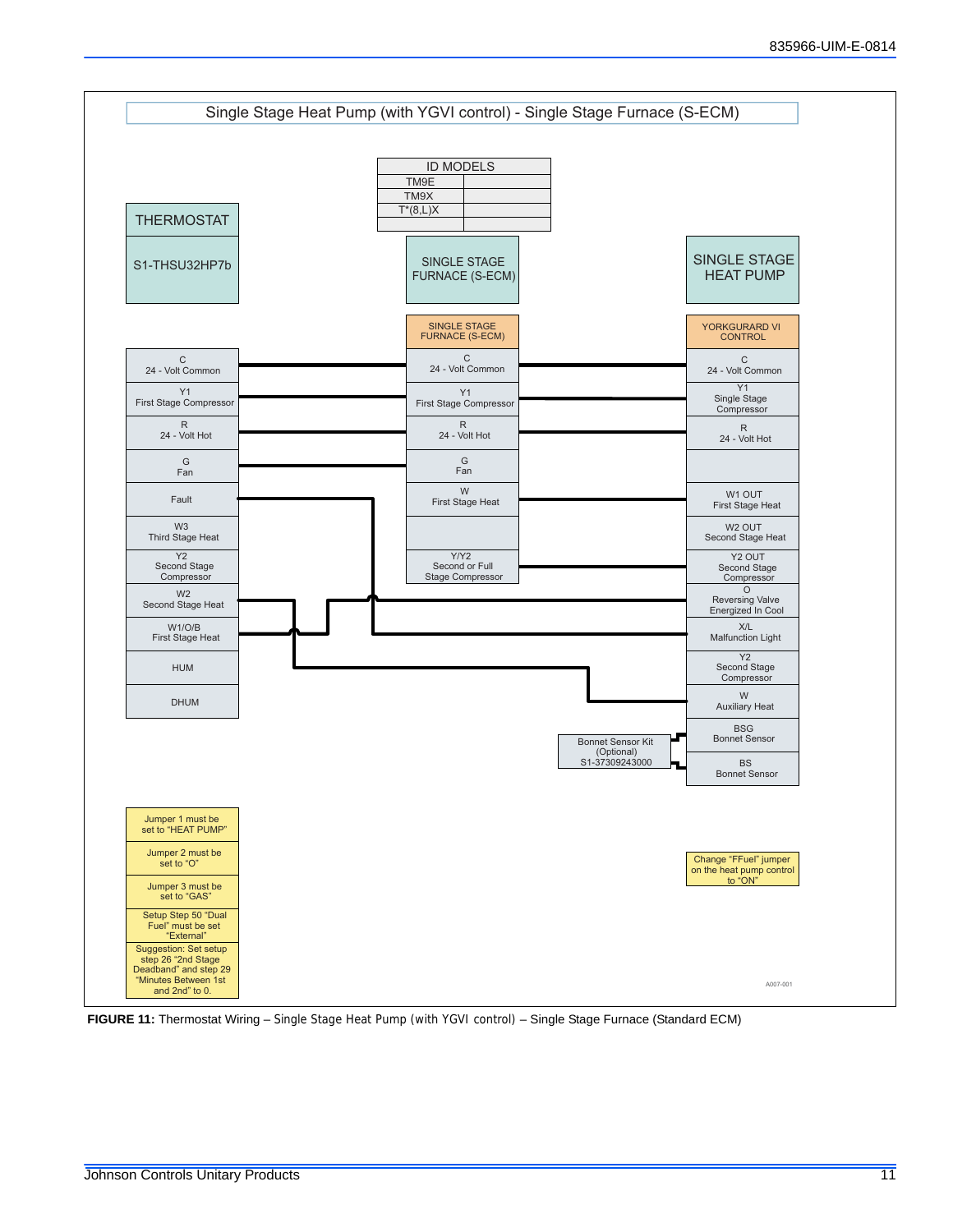

 **FIGURE 12:** Thermostat Wiring – Single Stage Heat Pump (with YGVI control) – V/S Air Handler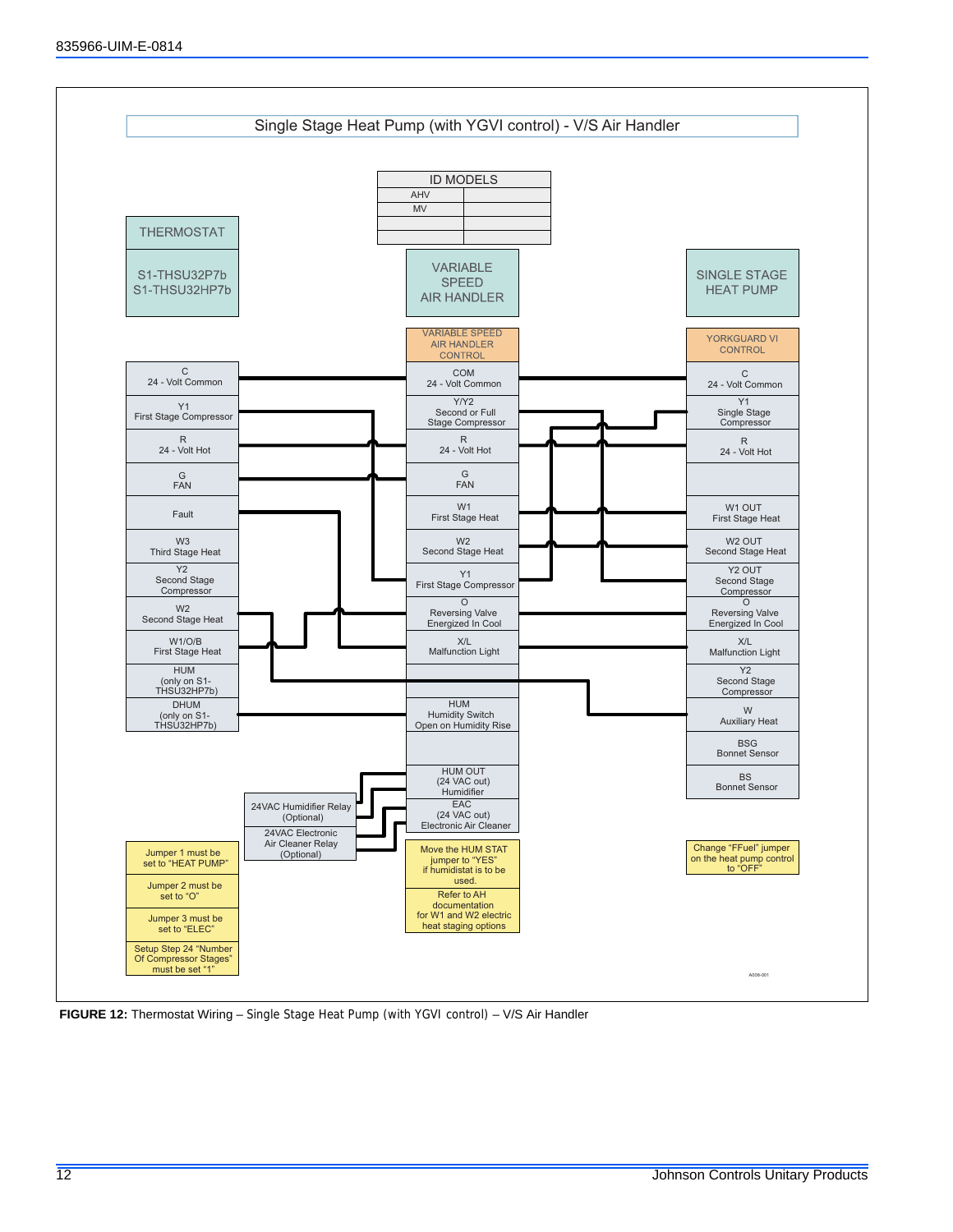

 **FIGURE 13:** Thermostat Wiring – Single Stage Heat Pump (with YGVI control) – PSC Air Handler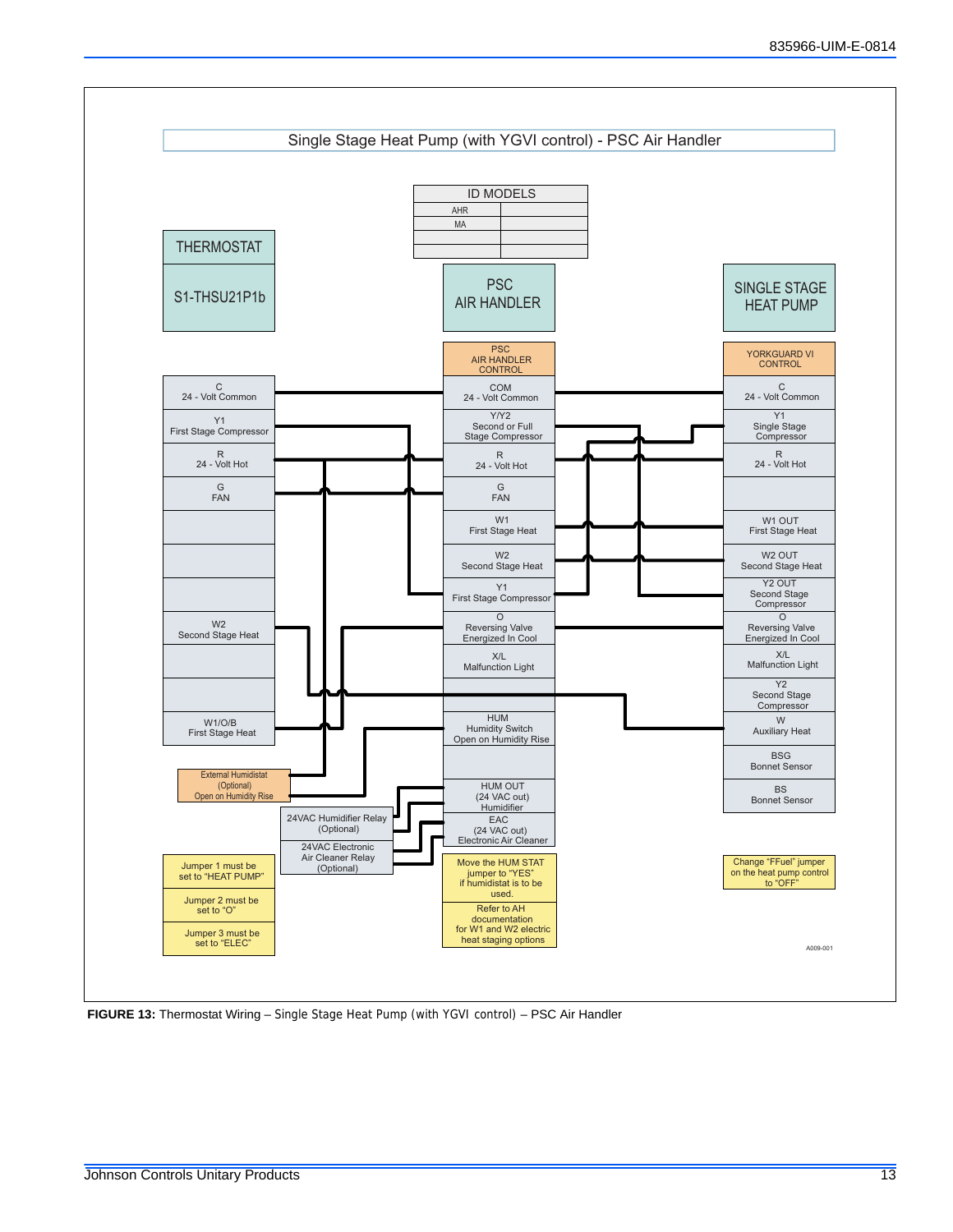

 **FIGURE 14:** Thermostat Wiring – Single Stage Heat Pump (with YGVI control) – V/S Air Handler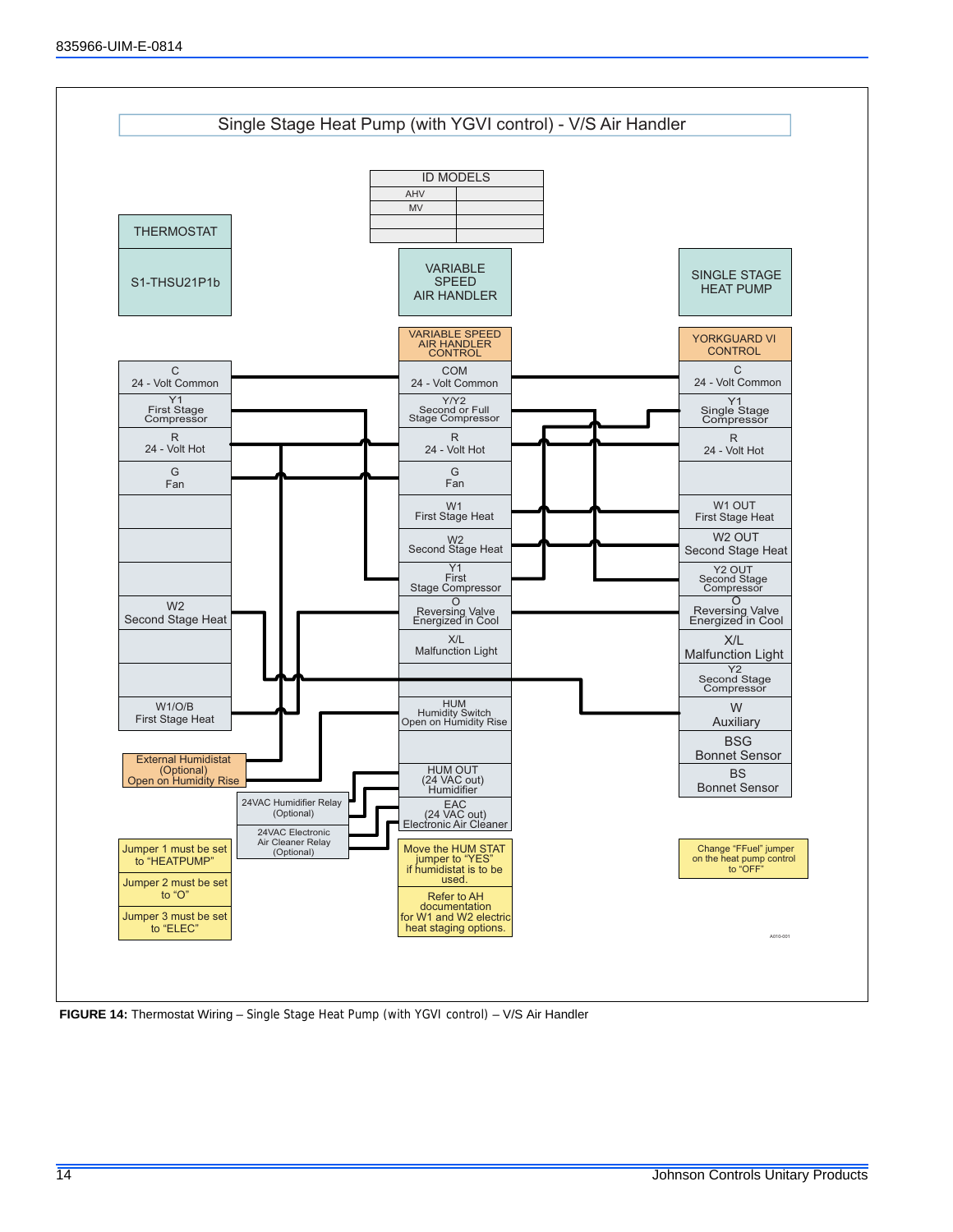

 **FIGURE 15:** Thermostat Wiring – Two-Stage Heat Pump - Two-Stage Variable Speed Furnace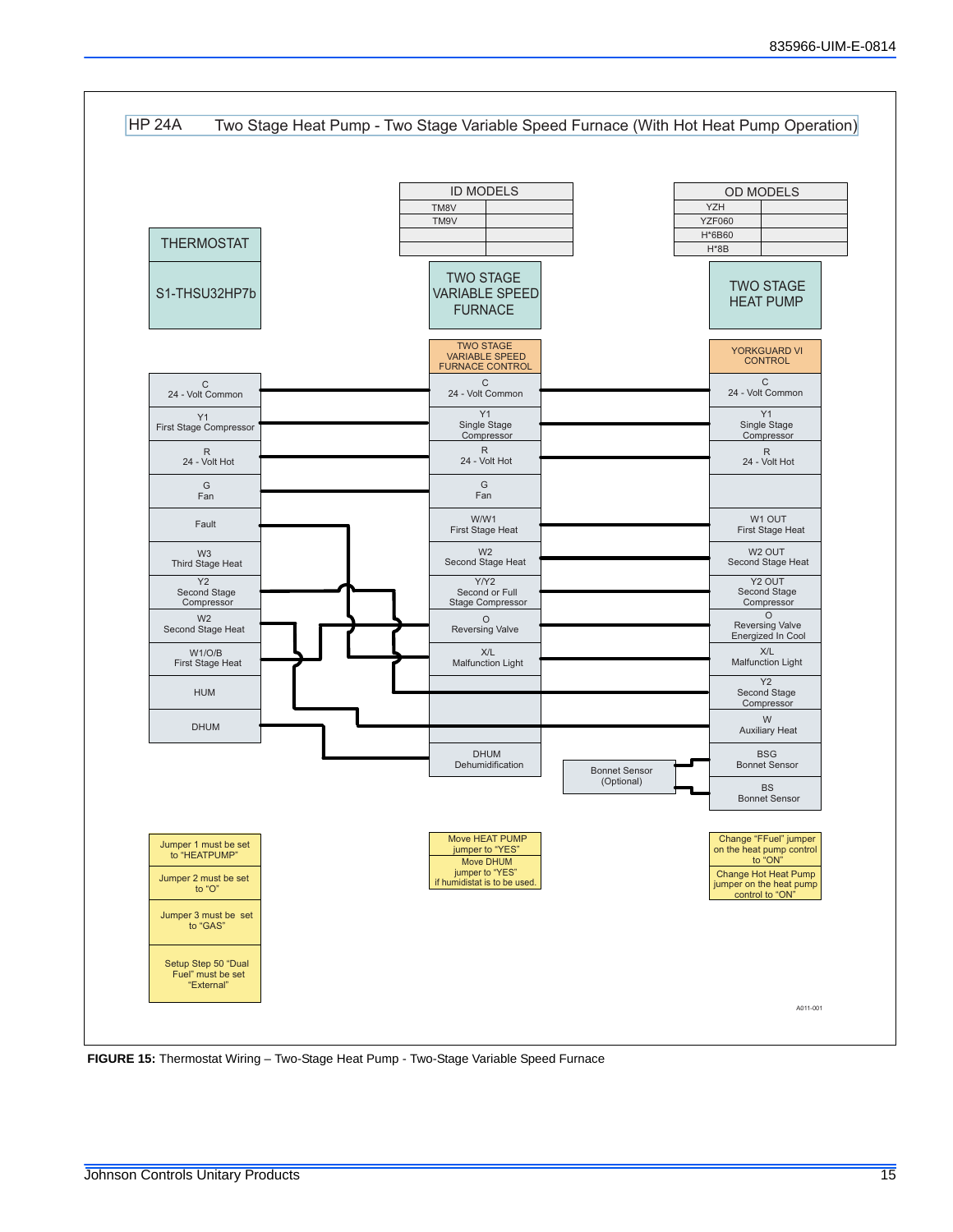

 **FIGURE 16:** Thermostat Wiring – Two-Stage Heat Pump - Two-Stage Variable Speed Furnace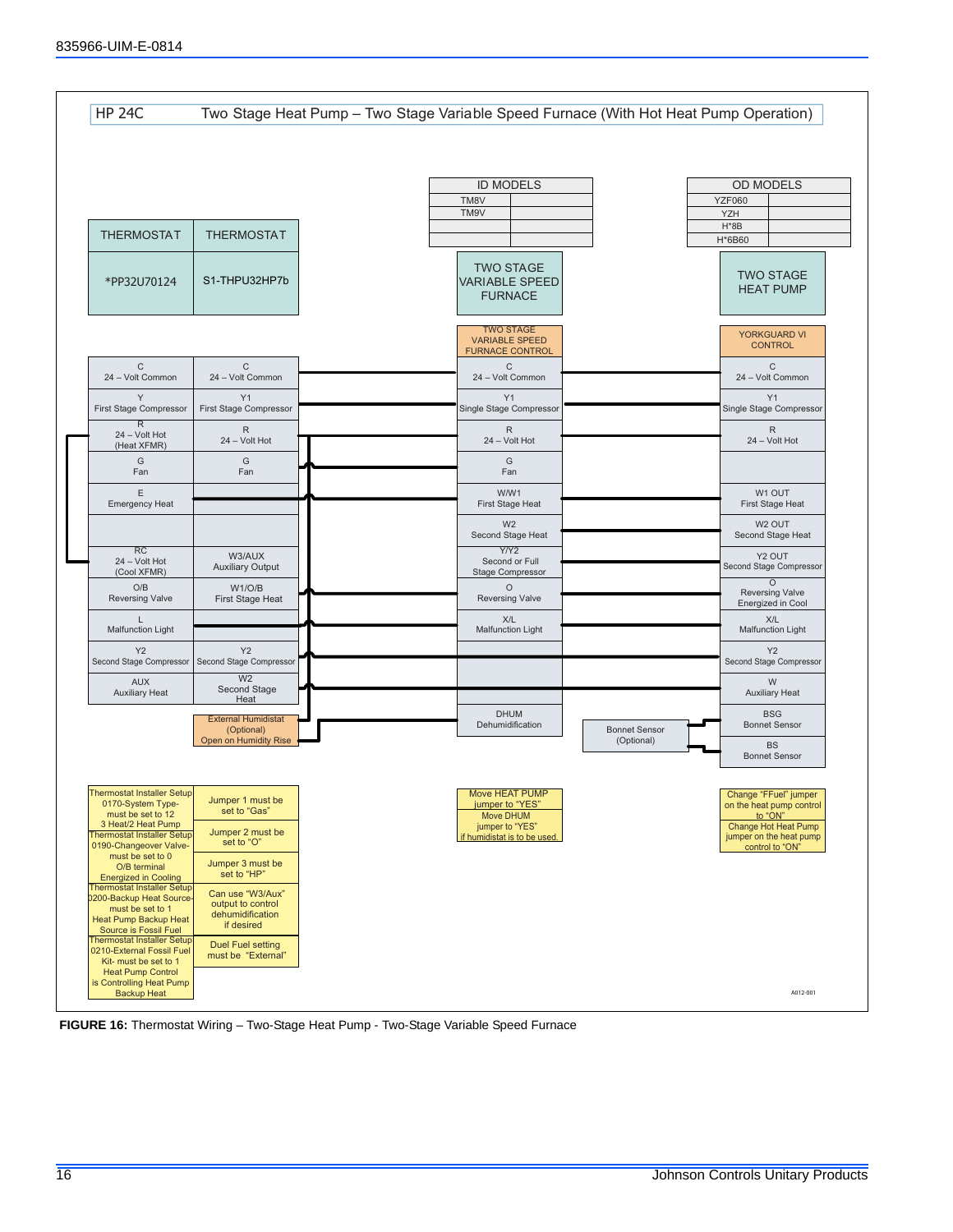

 **FIGURE 17:** Thermostat Wiring – Two-Stage Heat Pump - Variable Speed Air Handler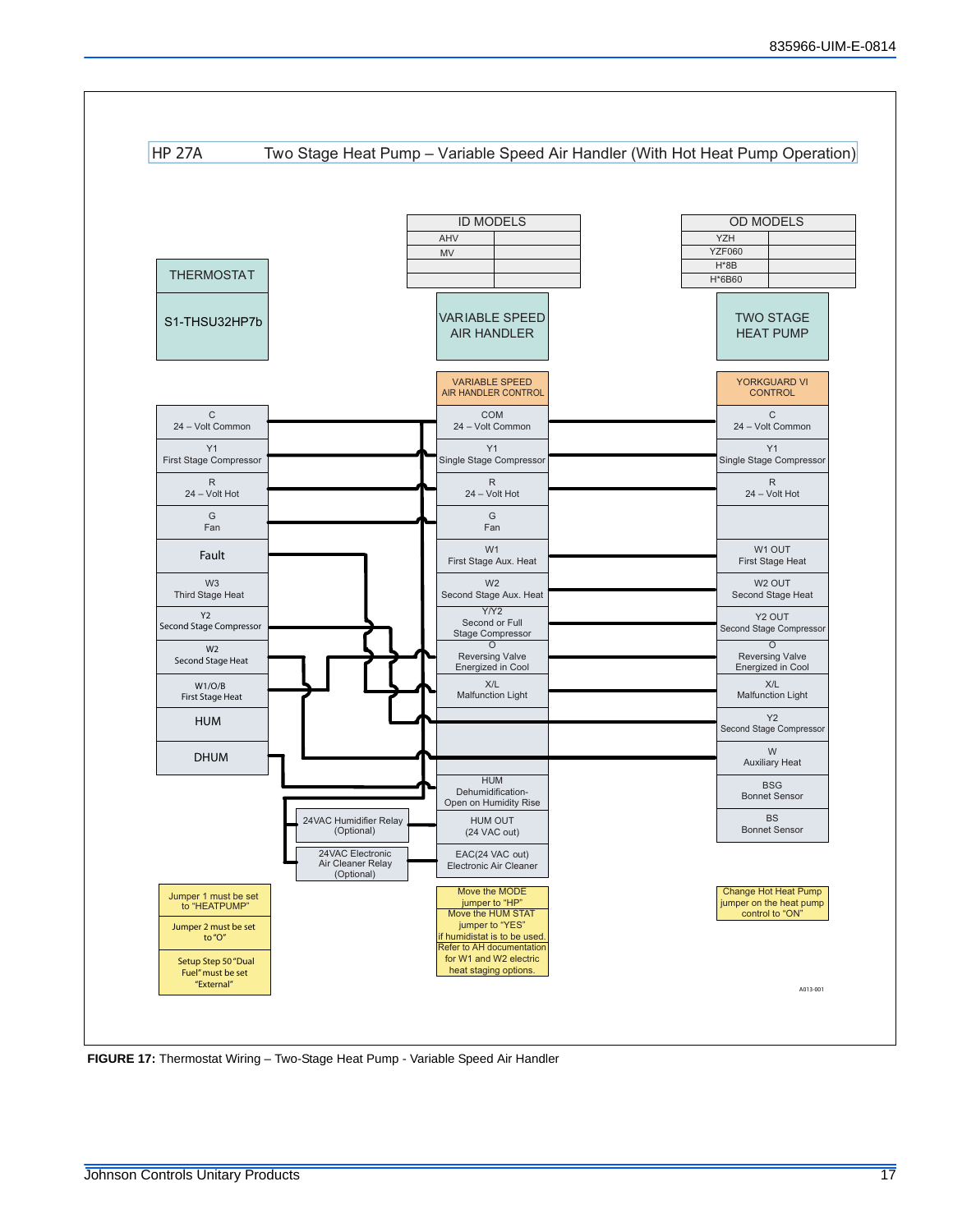

 **FIGURE 18:** Thermostat Wiring – Two-Stage Heat Pump - Variable Speed Air Handler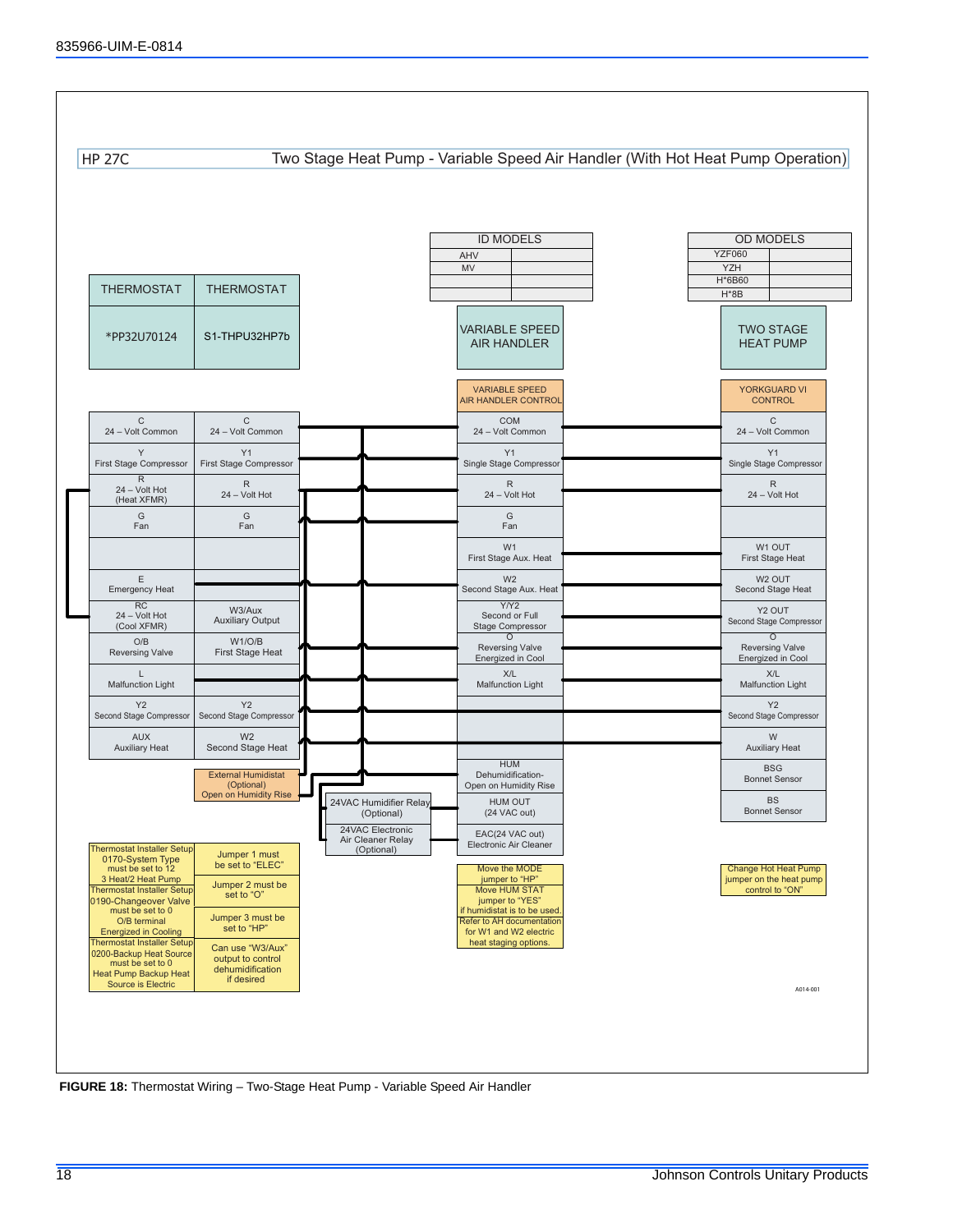

 **FIGURE 19:** Thermostat Wiring – Two-Stage Heat Pump - Variable Speed Modulating Furnace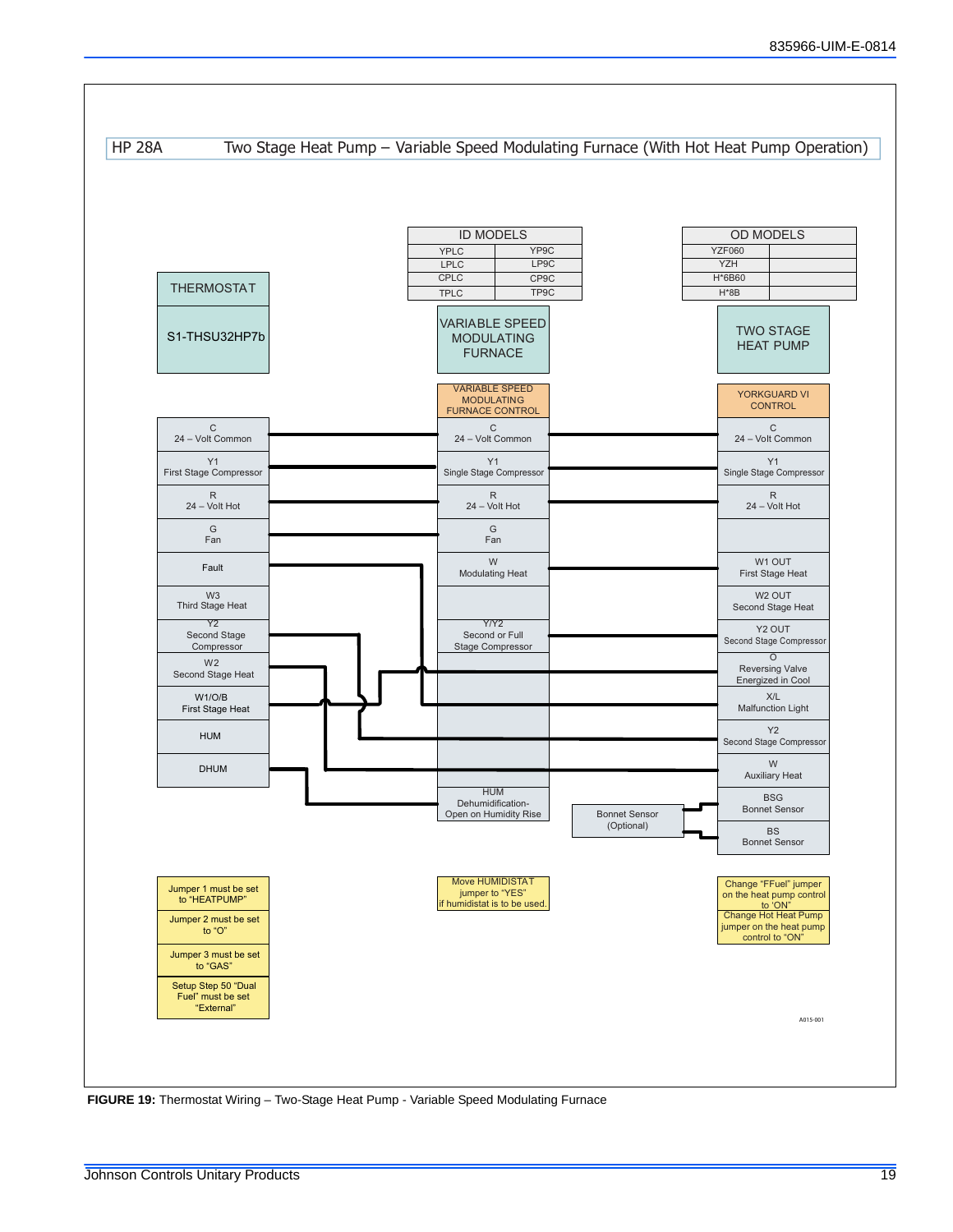

 **FIGURE 20:** Thermostat Wiring – Two-Stage Heat Pump - Variable Speed Modulating Furnace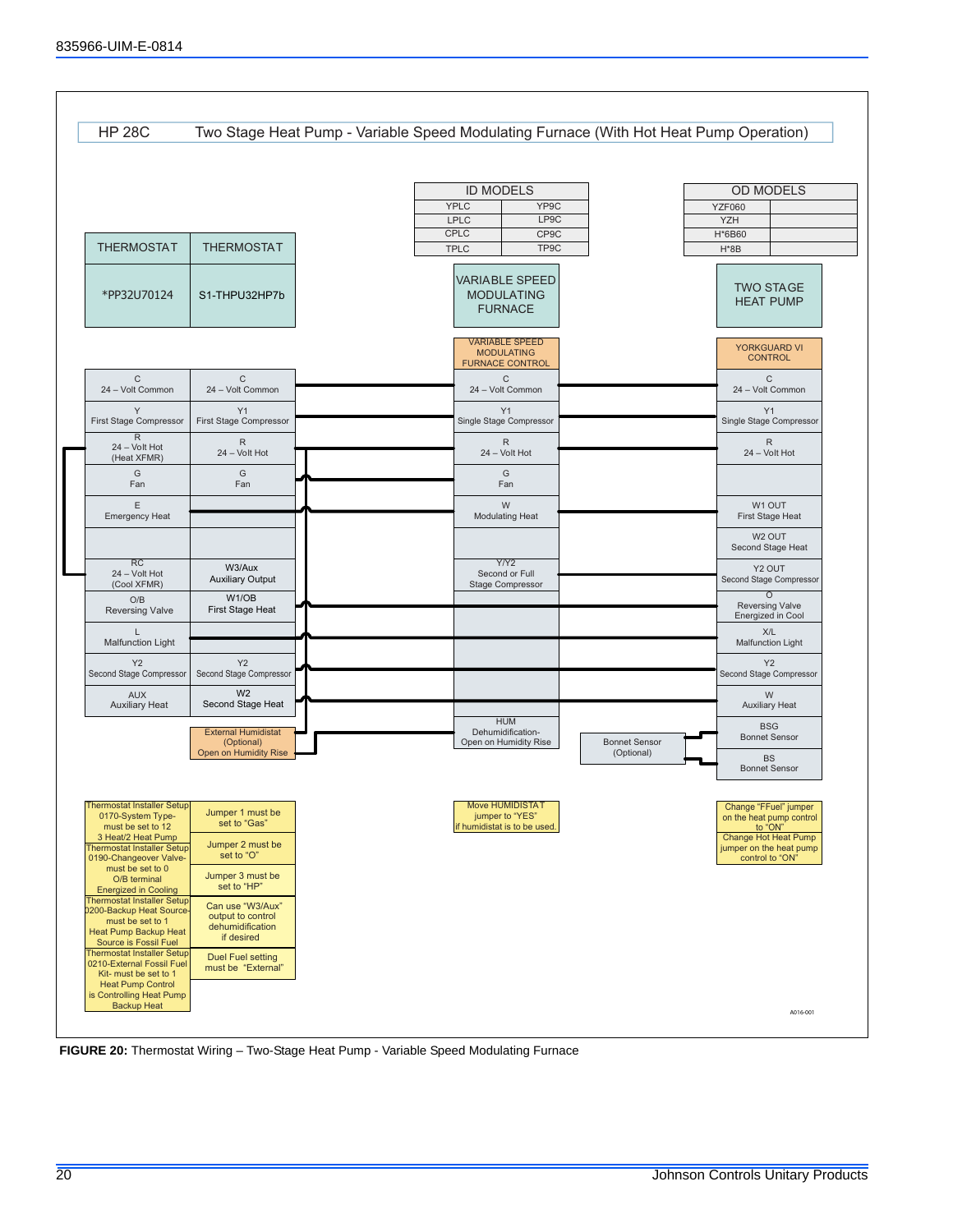### SECTION VIII: SYSTEM START-UP

#### ENERGIZE CRANKCASE HEATER

In order to energize the crankcase heater, set the indoor cooling thermostat to the OFF position. Close the line power disconnect to the unit.

### **IMPORTANT**

*An attempt to start the compressor without at least 8 hours of crankcase heat will damage the compressor.*

#### **WITH POWER TO UNIT AND THERMOSTAT IN COOLING POSITION:**

- 1. In the cooling cycle, discharge gas is pumped to the outdoor coil which is the condenser. The indoor coil is the evaporator.
- 2. If fan switch is in ON position, a circuit is made through blower relay to provide continuous blower operation.
- 3. With fan switch in AUTO position, a circuit is made from thermostat cooling contact through blower relay to provide blower operation.
- 4. System will cycle with thermostat demand to provide cooling as needed.

### SECTION IX: SYSTEM OPERATION

For more information on the control operation, refer to the "OPERA-TION INSTRUCTIONS - DEMAND DEFROST CONTROL BOARD" publication.

#### REQUIRED CONTROL SETUP

**IMPORTANT** *The following steps must be taken at the time of installation to insure proper system operation.*

- 1. Consult system wiring diagram to determine proper thermostat wiring for your system.
- 2. If hot heat pump configuration is desired, change HOT HEAT PUMP jumper to ON position. This setting MUST be set on the defrost board.
- 3. If installation includes a fossil fuel furnace, change FUEL jumper to ON position. This setting MUST be set on the defrost board.
- 4. Set low temperature cutout (LTCO), balance point (BP), switch point (SP), and Y2 Lock jumpers as desired. These settings may be modified by communicating thermostat.
- 5. Verify proper system functionality. Confirm room thermostat operation including fault code display capability.
- 6. Upon completion of installation, verify that no fault codes are stored in memory. Clear the fault code memory if necessary.

#### DEFROST OPERATION

The following defrost curve selection jumper positions are set from factory.

**TABLE 3:** Defrost Initiate Curves

| <b>Defrost Curve Selection</b><br><b>Jumper Position</b> | PIN <sub>1</sub>                                        | PIN <sub>2</sub> | PIN <sub>3</sub> | PIN <sub>4</sub> |
|----------------------------------------------------------|---------------------------------------------------------|------------------|------------------|------------------|
| 16 SEER<br>Heat Pump Model                               | 2-Ton<br>$2.5 - Ton$<br>$3-Ton$<br>$3.5 - Ton$<br>5-Ton | $4-Ton$          |                  |                  |
| 18 SEER<br>Heat Pump Model                               | 2-Ton                                                   | 4-Ton<br>5-Ton   | 3-Ton            |                  |

**NOTE:** For information on the 5 & 6 pins, refer to the "Operation Instructions - Demand Defrost Control Board" publication.



**FIGURE 21: Heat Pump Flow Diagram**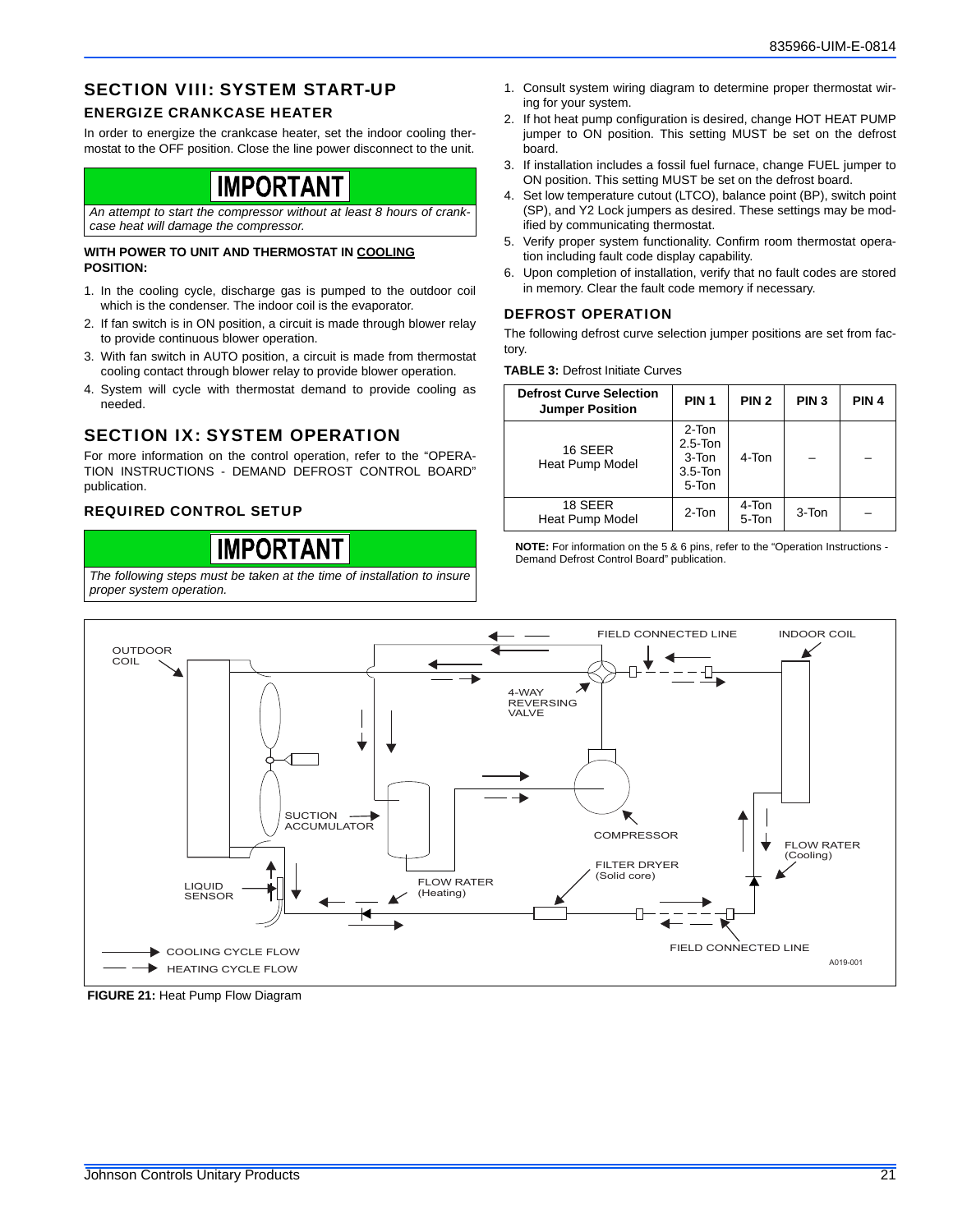### SECTION X: INSTRUCTING THE OWNER

Assist owner with processing warranty cards and/or online registration. Review Owners Guide and provide a copy to the owner and guidance on proper operation and maintenance. Instruct the owner or the operator how to start, stop and adjust temperature setting.

When applicable, instruct the owner that the compressor is equipped with a crankcase heater to prevent the migration of refrigerant to the compressor during the "OFF" cycle. The heater is energized only when the unit is not running. If the main switch is disconnected for long periods of shut down, do not attempt to start the unit until 8 hours after the switch has been connected. This will allow sufficient time for all liquid refrigerant to be driven out of the compressor.

The installer should also instruct the owner on proper operation and maintenance of all other system components.

#### MAINTENANCE

1. Dirt should not be allowed to accumulate on the outdoor coils or other parts in the air circuit. Clean as often as necessary to keep the unit clean. Use a brush, vacuum cleaner attachment, or other suitable means.

- 2. The outdoor fan motor is permanently lubricated and does not require periodic oiling.
- 3. If the coil needs to be cleaned, it should be washed with Calgon Coilclean (mix one part Coilclean to seven parts water). Allow solution to remain on coil for 30 minutes before rinsing with clean water. Solution should not be permitted to come in contact with painted surfaces.
- 4. Refer to the furnace or air handler instructions for filter and blower motor maintenance.
- 5. The indoor coil and drain pan should be inspected and cleaned regularly to prevent odors and assure proper drainage.

### ACAUTION

*IT IS UNLAWFUL TO KNOWINGLY VENT, RELEASE OR DIS-CHARGE REFRIGERANT INTO THE OPEN AIR DURING REPAIR, SERVICE, MAINTENANCE OR THE FINAL DISPOSAL OF THIS UNIT.*

**SUBCOOLING CHARGE TABLE IS ON THE CORNER POST OF THE OUTDOOR UNIT.**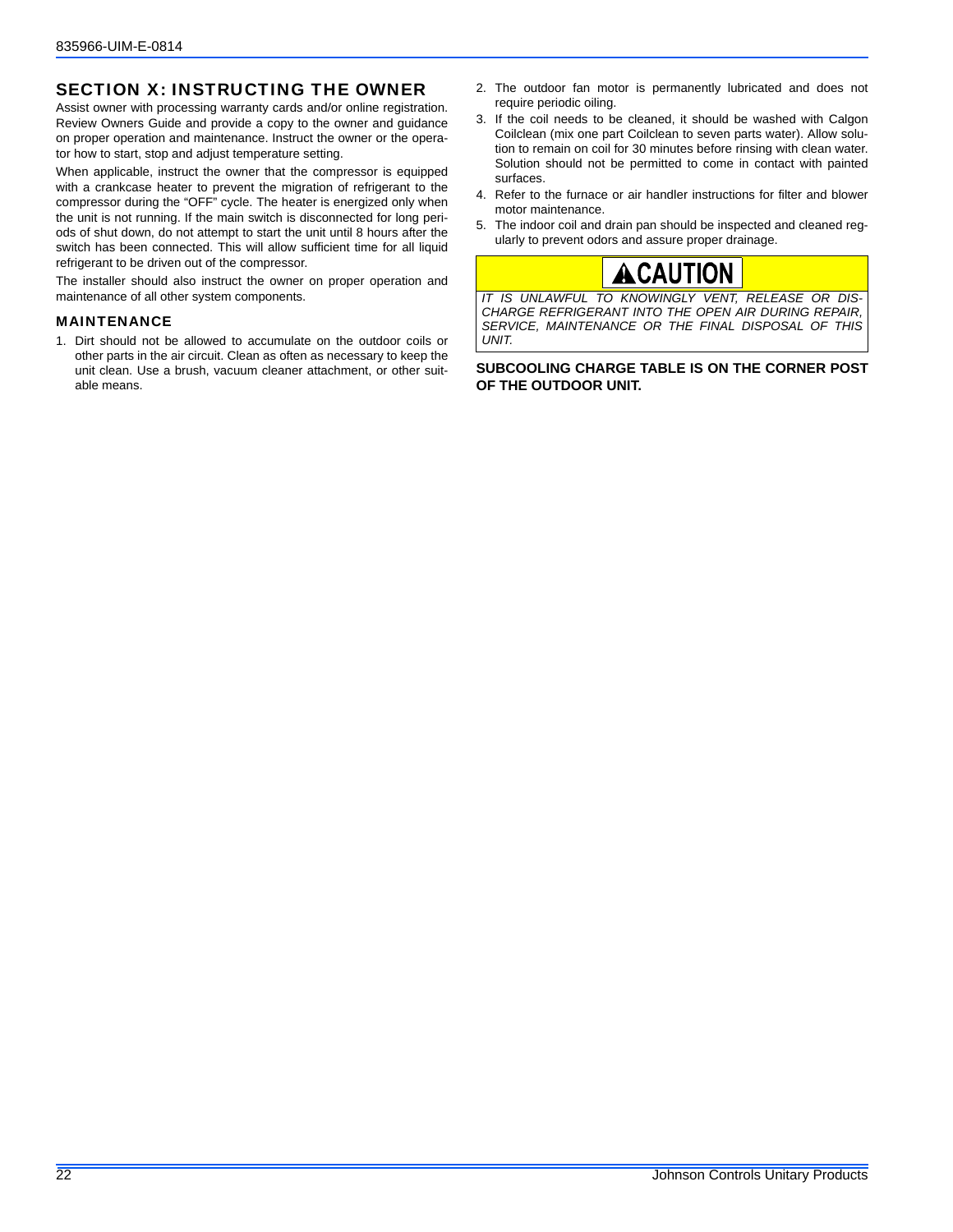### SECTION XI: WIRING DIAGRAM.

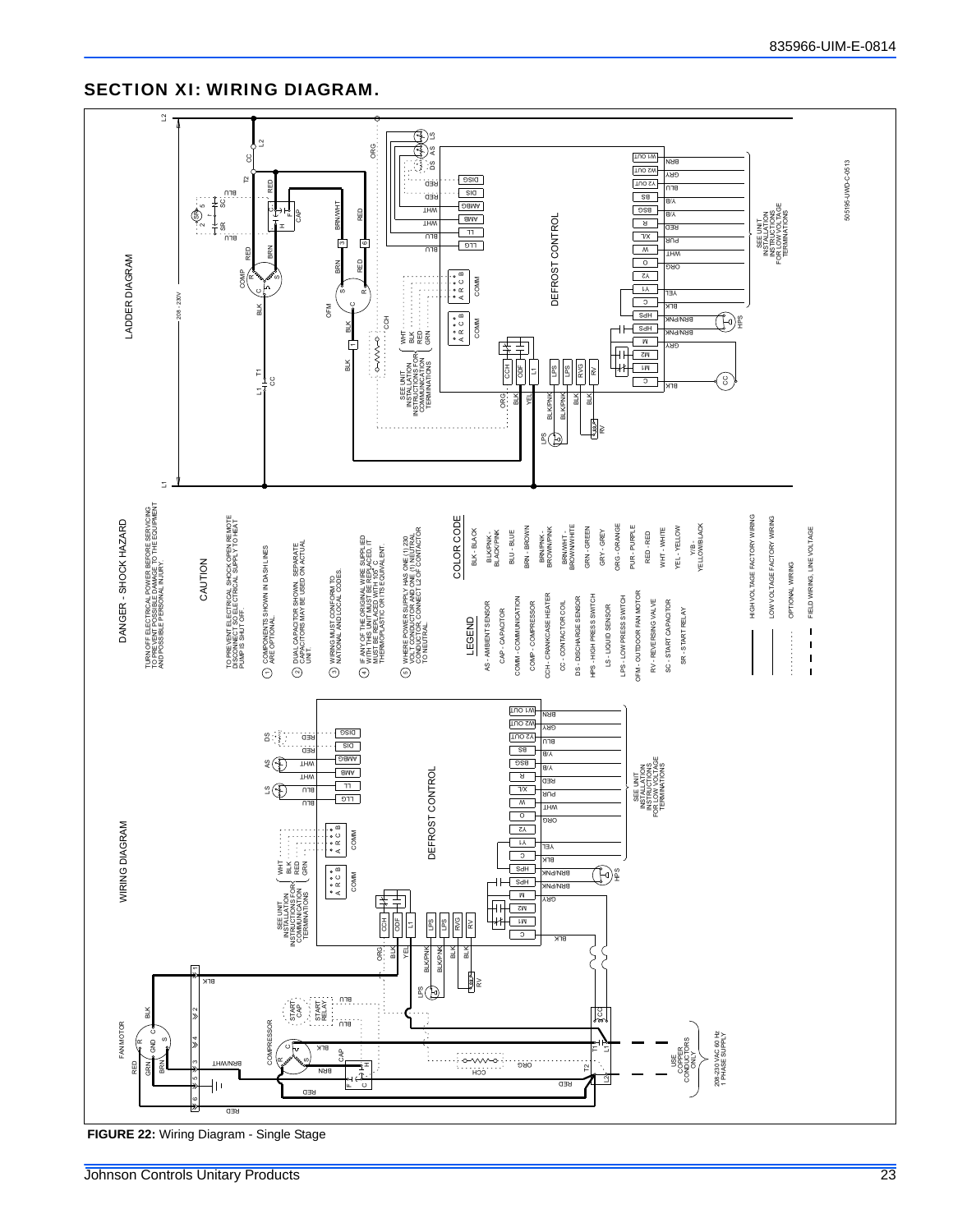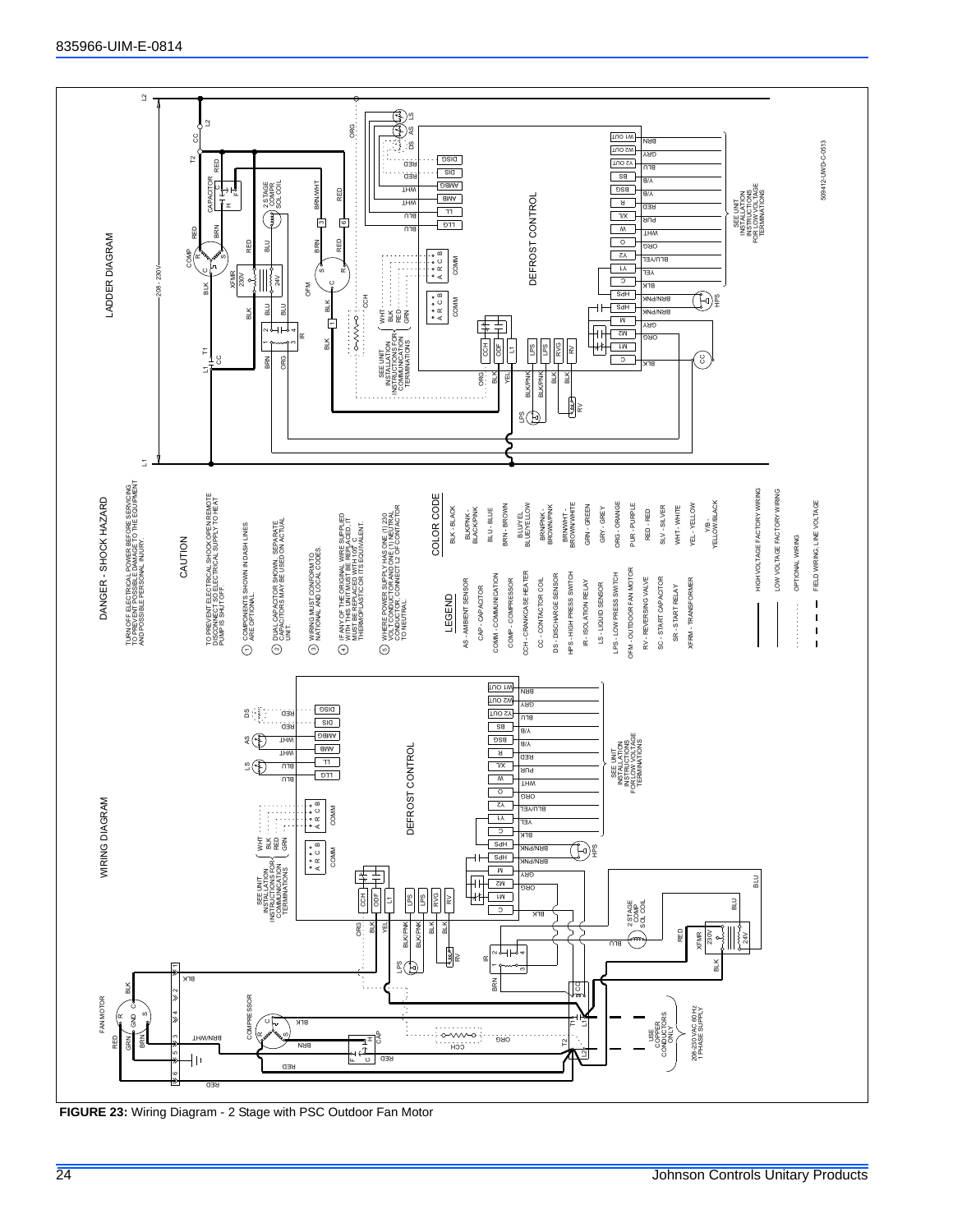

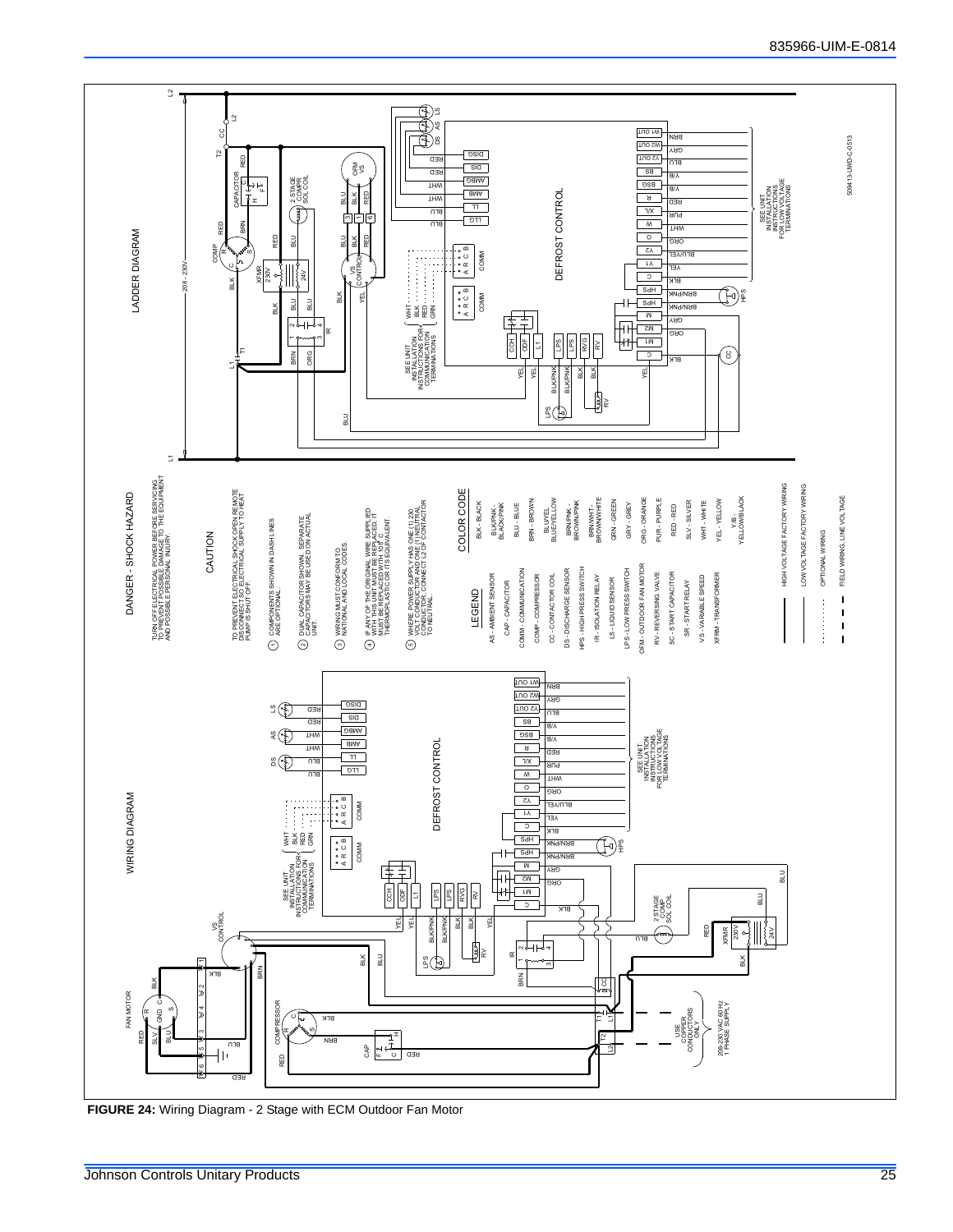### **NOTES**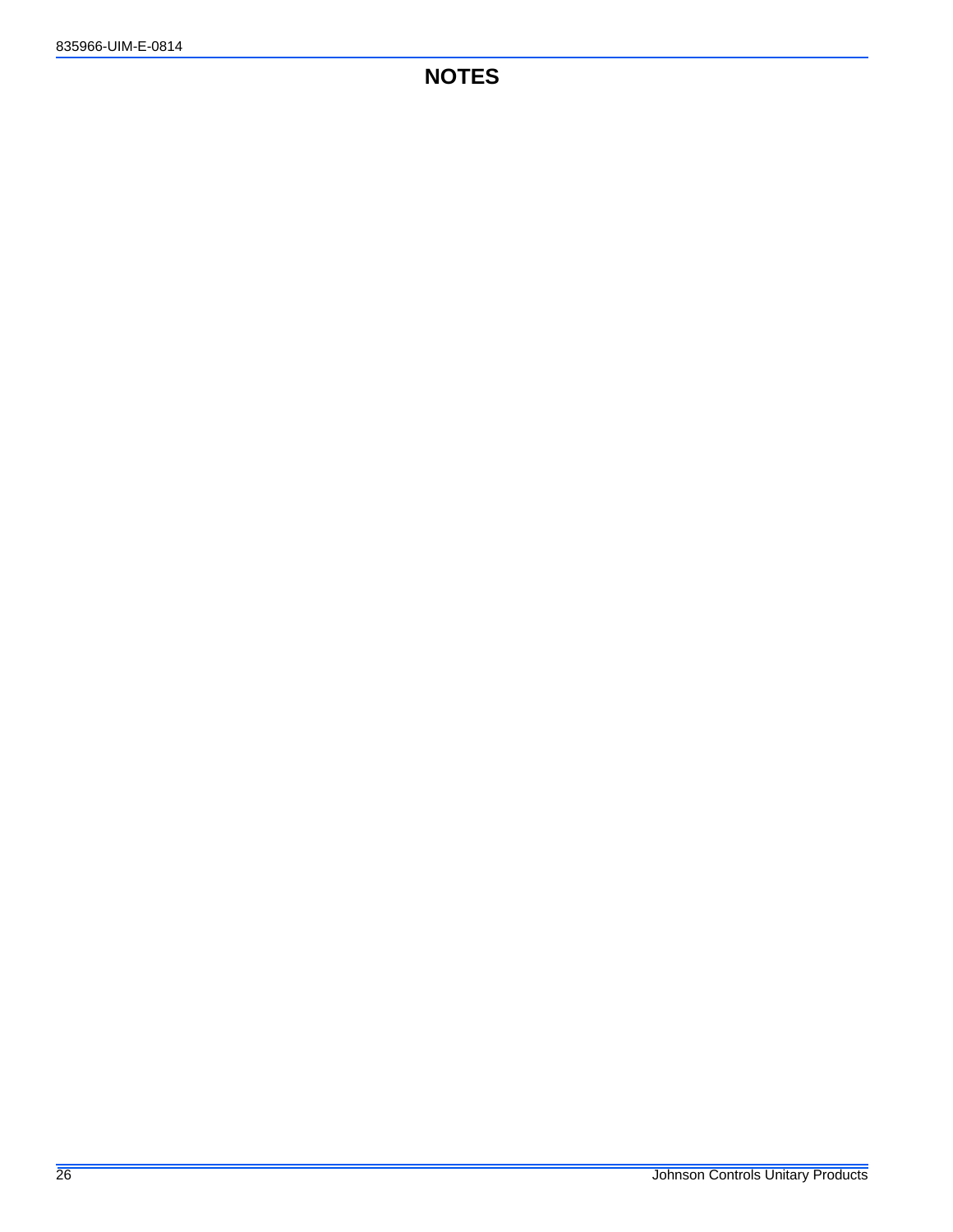### SECTION XII: START UP SHEET

| <b>Print Form</b>                                                                                                            | Heat Pump and Supplementary Heat Start-Up Sheet<br><b>Reset Form</b><br>Proper start-up is critical to customer comfort and equipment longevity |  |  |  |
|------------------------------------------------------------------------------------------------------------------------------|-------------------------------------------------------------------------------------------------------------------------------------------------|--|--|--|
| Start-Up Date                                                                                                                |                                                                                                                                                 |  |  |  |
| Technician Performing Start-Up                                                                                               | Installing Contractor Name                                                                                                                      |  |  |  |
| <b>Owner Information</b>                                                                                                     |                                                                                                                                                 |  |  |  |
| Address<br>Name                                                                                                              |                                                                                                                                                 |  |  |  |
| <b>State or Province</b><br>City                                                                                             | Zip or Postal Code                                                                                                                              |  |  |  |
| <b>Equipment Data</b><br>Upflow<br>Downflow                                                                                  | $\bigcirc$ Horizontal Left<br>$\bigcap$ Horizontal Right                                                                                        |  |  |  |
| Indoor Unit Model #                                                                                                          | Indoor Unit Serial #                                                                                                                            |  |  |  |
| Indoor Coil Model #                                                                                                          | Indoor Coil Serial #                                                                                                                            |  |  |  |
| Outdoor Unit Model #                                                                                                         | Outdoor Unit Serial #                                                                                                                           |  |  |  |
| <b>Filter, Thermostat, Accessories</b>                                                                                       |                                                                                                                                                 |  |  |  |
| Filter Type<br><b>Filter Size</b>                                                                                            | Filter Location(s)                                                                                                                              |  |  |  |
| Thermostat Type                                                                                                              | Other System Equipment and Accessories                                                                                                          |  |  |  |
| <b>Connections -- Per Installation Instructions and Local Codes</b>                                                          |                                                                                                                                                 |  |  |  |
| Supply plenum and return ducts are connected and sealed<br>$\Box$ Unit is level                                              | Refrigerant piping complete and leak tested                                                                                                     |  |  |  |
| Gas piping is connected (if applicable)                                                                                      | Vent system is connected (if applicable)                                                                                                        |  |  |  |
| Condensate drain for indoor coil properly connected<br>Condensate drain for furnace (if applicable)                          |                                                                                                                                                 |  |  |  |
| <b>Electrical: Line Voltage</b>                                                                                              |                                                                                                                                                 |  |  |  |
| Indoor unit (volts AC)<br>Outdoor unit (volts AC)                                                                            | <b>Overcurrent Protection Breaker / Fuses Amperes</b>                                                                                           |  |  |  |
| Ground wire is connected<br>Polarity is correct (120vac indoor units) black is L1 (hot), white is N (neutral)                |                                                                                                                                                 |  |  |  |
| Electrical: Low Voltage $\Box$<br>Thermostat wiring complete                                                                 | Heat anticipator                                                                                                                                |  |  |  |
| Heat anticipator is set to the recommended value listed in the Installation Instructions                                     | recommended value                                                                                                                               |  |  |  |
| Low voltage values: "R" and "C" at Indoor unit control board (volts AC)<br>"R" and "C" Outdoor unit control board (volts AC) |                                                                                                                                                 |  |  |  |
| <b>Supplementary Heating Set-Up</b>                                                                                          |                                                                                                                                                 |  |  |  |
| Heating Type $\bigcap$ Electric Air Handler<br><b>Natural Gas</b>                                                            | ◯ LP Gas (Requires LP Conversion Kit)                                                                                                           |  |  |  |
| Manifold Gas Pressure (in. w.c.")<br>Inlet Gas Pressure (in. w.c.")                                                          | LP Gas Conversion Kit Part # Used                                                                                                               |  |  |  |
| Calculated input in btuh - clock the gas meter (Nat Gas Only)                                                                | LP Kit Installed By                                                                                                                             |  |  |  |
| Electric Heat Kit Part # (if applicable)<br><b>KW</b> installed                                                              | Rated BTU/H (furnaces)                                                                                                                          |  |  |  |
| <b>Venting (if applicable)</b>                                                                                               | Venting system properly sized, within the limitations of the charts in the installation instructions.                                           |  |  |  |
| # of 90 Degree Ells<br><b>Intake Size</b>                                                                                    | # 0f 45 Degree Ells<br>Length                                                                                                                   |  |  |  |
| # of 90 Degree Ells<br><b>Exhaust Size</b>                                                                                   | # 0f 45 Degree Ells<br>Length                                                                                                                   |  |  |  |
|                                                                                                                              | Continued on next Page                                                                                                                          |  |  |  |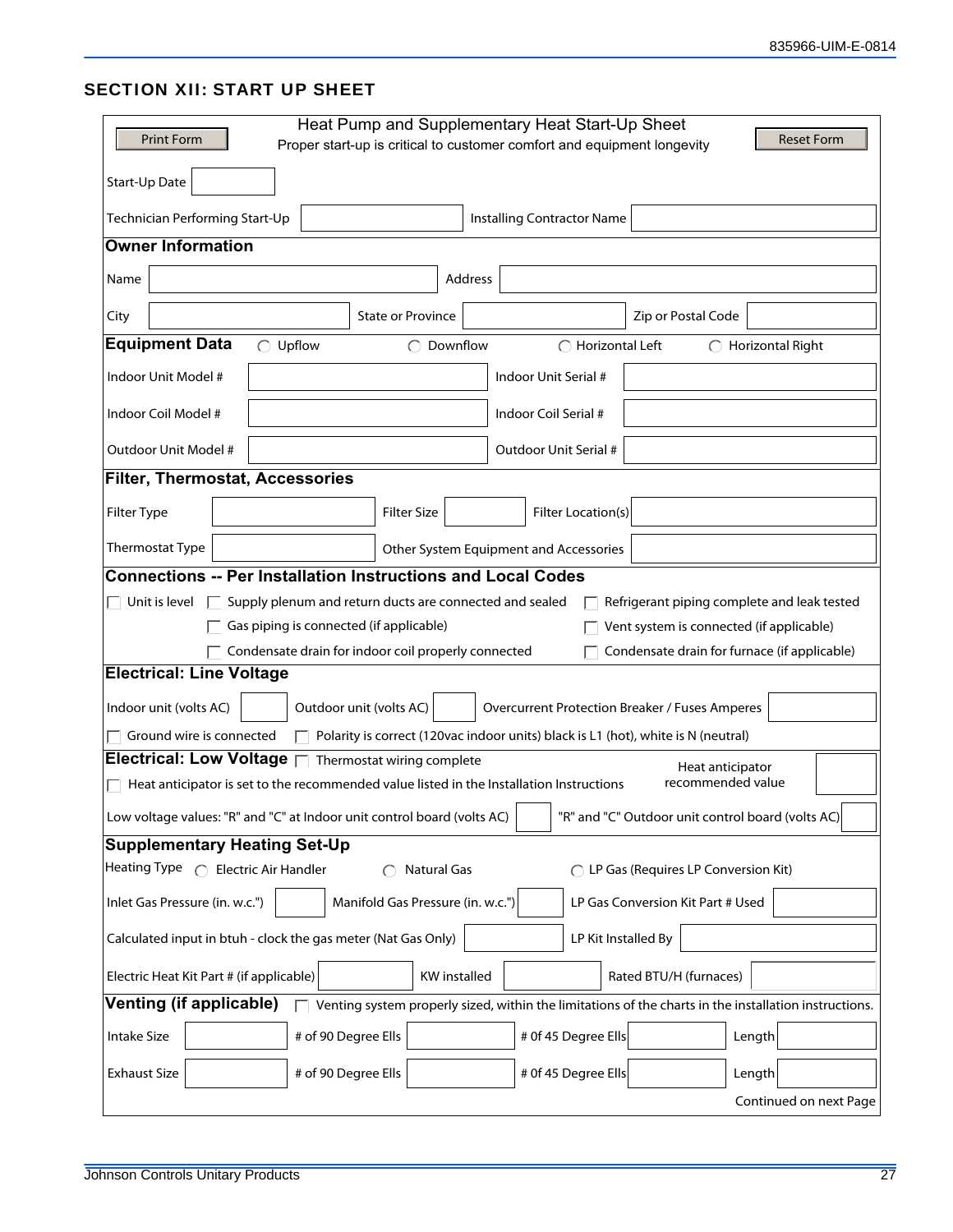| Air Side: System Total External Static Pressure                                                                                                                    |                                        |                                                                                     |                    |                                                                        |                                                      |                           |                                                                |                        |
|--------------------------------------------------------------------------------------------------------------------------------------------------------------------|----------------------------------------|-------------------------------------------------------------------------------------|--------------------|------------------------------------------------------------------------|------------------------------------------------------|---------------------------|----------------------------------------------------------------|------------------------|
| Supply static <b>before</b> indoor coil (in w.c.")                                                                                                                 |                                        |                                                                                     |                    | Supply static after indoor coil (in w.c.")                             |                                                      |                           |                                                                |                        |
|                                                                                                                                                                    | Return Static (in w.c.") before filter |                                                                                     |                    |                                                                        | Return Static (in w.c.") after filter (furnace side) |                           |                                                                |                        |
| <b>Total External Static Pressure</b>                                                                                                                              |                                        |                                                                                     |                    | Maximum Rated ESP (in w.c.")                                           |                                                      |                           |                                                                |                        |
|                                                                                                                                                                    |                                        | <b>COOL</b>                                                                         | $\bigcirc$ A       |                                                                        | B                                                    | $\bigcirc$ C              | $\bigcirc$ D                                                   |                        |
| Cooling                                                                                                                                                            | $\bigcap$ ECM                          | <b>ADJUST</b>                                                                       | $\bigcirc$ A       |                                                                        | B                                                    | -C                        | $\bigcirc$ D                                                   |                        |
| &<br><b>Heat Pump</b><br><b>Indoor</b>                                                                                                                             |                                        | <b>DELAY</b>                                                                        | $\bigcirc$ A       |                                                                        | B                                                    | - C<br>$\bigcirc$         | $\bigcirc$ D                                                   |                        |
| <b>Blower Set-Up</b>                                                                                                                                               | $\bigcirc$ X-13<br>$\bigcap$ 1         |                                                                                     | $\bigcirc$ 2       |                                                                        | $\circ$<br>$\overline{\mathbf{3}}$                   | $\circ$<br>$\overline{4}$ | $\bigcirc$ 5                                                   |                        |
|                                                                                                                                                                    | $\bigcap$ PSC                          | $\bigcirc$ Low                                                                      |                    | $\bigcap$ Medium Low                                                   | Medium                                               |                           | Medium High ◯ High                                             |                        |
| Return Air: Dry Bulb                                                                                                                                               | Wet Bulb                               | Supply Air: Dry Bulb                                                                |                    |                                                                        | Temperature Drop                                     |                           | Outside Air: Dry Bulb                                          |                        |
| <b>Supplementary</b>                                                                                                                                               | $\bigcirc$ ECM                         | <b>HEAT</b>                                                                         | $\bigcirc$ A       |                                                                        | B<br>$\bigcirc$                                      | C<br>$\bigcirc$           |                                                                | $\bigcirc$ D           |
| <b>Heating</b><br>Indoor                                                                                                                                           | $\bigcap$ X-13                         | $\bigcirc$ 1                                                                        | $\bigcirc$ 2       |                                                                        | $\overline{\mathbf{3}}$<br>$\circ$                   | $\circ$<br>$\overline{4}$ |                                                                | $\circ$ 5              |
| <b>Blower Set-Up</b>                                                                                                                                               | $\bigcirc$ PSC                         | $\bigcirc$ Low                                                                      | $\circ$            | Medium<br>Medium<br>∩<br>Medium<br>$\bigcirc$ High<br>∩<br>Low<br>High |                                                      |                           |                                                                |                        |
|                                                                                                                                                                    |                                        | Supply Air: Dry Bulb<br>Return Air: Dry Bulb<br>Wet Bulb<br><b>Temperature Rise</b> |                    |                                                                        |                                                      |                           |                                                                |                        |
| <b>Defrost Control Board</b><br>Fill in the information ie "ON", "OFF" or the appropriate "Value" for the fields that apply to the defrost control board installed |                                        |                                                                                     |                    |                                                                        |                                                      |                           |                                                                |                        |
| YorkGuard VI ◯ Demand Defrost ◯ Time and Temperature<br>◯                                                                                                          |                                        |                                                                                     |                    |                                                                        | Part Number                                          |                           |                                                                | Version Number         |
| Low Temp Cut Out                                                                                                                                                   | <b>Balance Point</b>                   |                                                                                     | Defrost Curve      |                                                                        | Y2 Lock                                              | <b>FFUEL</b>              |                                                                | Switch Point           |
| Hot Heat Pump                                                                                                                                                      | <b>Bonnet Sensor Present</b>           |                                                                                     |                    |                                                                        |                                                      |                           | Run Time: Time and Temperature board only 30, 60 or 90 minutes |                        |
| <b>Refrigerant Charge and Metering Device</b>                                                                                                                      |                                        |                                                                                     |                    |                                                                        | <b>Additional Lineset Length</b>                     |                           | Adder per foot - Ibs.                                          | Oz.                    |
| R-22 ◯ R-410A<br>∩.                                                                                                                                                | $TXV$ $\bigcirc$                       | <b>Fixed Orifice</b>                                                                | # Elbows           |                                                                        | #45s                                                 |                           | Total Added - lbs.                                             | Oz.                    |
| Orifice Size                                                                                                                                                       | Liquid Line Temp                       |                                                                                     | High Side Pressure |                                                                        | <b>Suction Line Temp</b>                             |                           | Low Side Pressure                                              |                        |
| TXV#                                                                                                                                                               | Subcooling                             |                                                                                     |                    |                                                                        |                                                      | Superheat                 |                                                                |                        |
| <b>Cycle Test</b>                                                                                                                                                  |                                        |                                                                                     |                    |                                                                        |                                                      |                           |                                                                |                        |
| Operate the unit through several heating cycles from the thermostat, noting and correcting any problems                                                            |                                        |                                                                                     |                    |                                                                        |                                                      |                           |                                                                |                        |
| Operate the unit through continuous fan cycles from the thermostat, noting and correcting any problems                                                             |                                        |                                                                                     |                    |                                                                        |                                                      |                           |                                                                |                        |
| Operate the unit through a cooling cycles, noting and correcting any problems                                                                                      |                                        |                                                                                     |                    |                                                                        |                                                      |                           |                                                                |                        |
| Operate the unit through an emergency heating cycles, noting and correcting any problems                                                                           |                                        |                                                                                     |                    |                                                                        |                                                      |                           |                                                                |                        |
| <b>Clean Up</b>                                                                                                                                                    |                                        |                                                                                     |                    |                                                                        |                                                      |                           |                                                                |                        |
| Installation debris disposed of and indoor and outdoor areas cleaned up?                                                                                           |                                        |                                                                                     |                    |                                                                        |                                                      |                           |                                                                | Continued on next Page |
|                                                                                                                                                                    |                                        |                                                                                     |                    |                                                                        |                                                      |                           |                                                                |                        |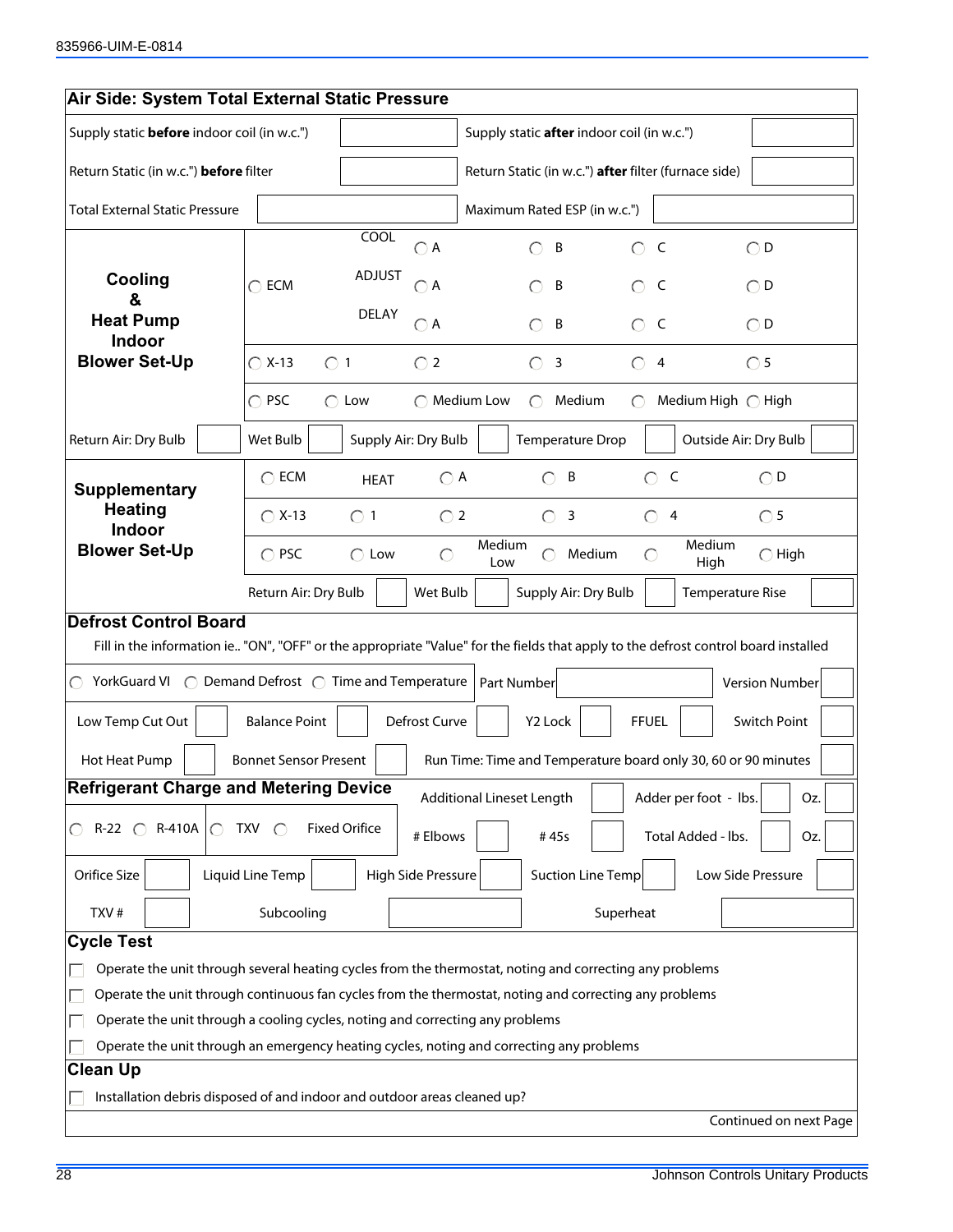| <b>Owner Education</b>                                                              |
|-------------------------------------------------------------------------------------|
| Provide owner with the owner's manual<br>$\Box$                                     |
| Explain operation of system to equipment owner<br>$\Box$                            |
| Explain thermostat use and programming (if applicable) to owner<br>П                |
| Explain the importance of regular filter replacement and equipment maintenance<br>П |
| <b>Comments Section</b>                                                             |
|                                                                                     |
|                                                                                     |
|                                                                                     |
|                                                                                     |
|                                                                                     |
|                                                                                     |
|                                                                                     |
|                                                                                     |
|                                                                                     |
|                                                                                     |
|                                                                                     |
|                                                                                     |
|                                                                                     |
|                                                                                     |
|                                                                                     |
|                                                                                     |
|                                                                                     |
|                                                                                     |
|                                                                                     |
|                                                                                     |
|                                                                                     |
|                                                                                     |
|                                                                                     |
|                                                                                     |
|                                                                                     |
|                                                                                     |
|                                                                                     |
|                                                                                     |
|                                                                                     |
|                                                                                     |
|                                                                                     |
|                                                                                     |
|                                                                                     |
|                                                                                     |